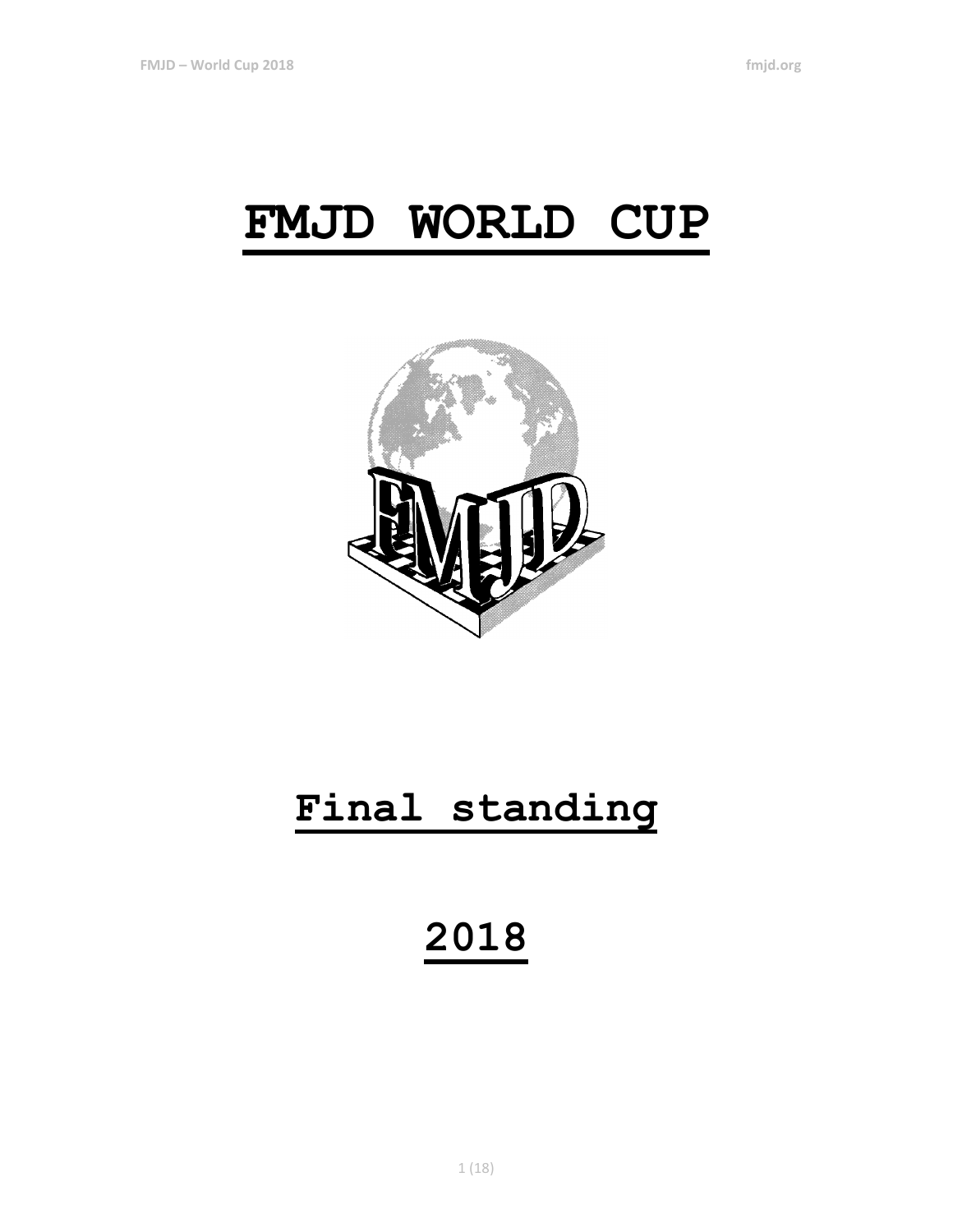# **World Cup series 2017 - 2018**

| Event                                            | Winner - open             | Winner - women             |
|--------------------------------------------------|---------------------------|----------------------------|
| <b>Turkish Open</b><br>Izmir (Turkey)            | <b>Jean Marc Ndjofang</b> | Victoriya Motrichko        |
| 01/05/17 - 06/05/17                              | <b>Cameroon</b>           | <b>Ukraine</b>             |
| <b>Salou Open</b>                                | <b>Alexander Georgiev</b> | <b>Matrena Nogovitsyna</b> |
| Salou (Spain)<br>21/05/17 - 29/05/17             | <b>Russia</b>             | <b>Russia</b>              |
| <b>Golden Prague</b>                             | <b>Evgeni Vatutin</b>     | <b>Olga Fedorovich</b>     |
| Prague (Czech Republic)<br>11/06/17 - 17/06/17   | <b>Belarus</b>            | <b>Belarus</b>             |
| <b>Mongolia Open</b>                             | <b>Alexey Chizhov</b>     | <b>Aygul Idrisova</b>      |
| Ulan Baatar (Mongolia)<br>21/07/17 - 27/07/17    | <b>Russia</b>             | <b>Russia</b>              |
| <b>Polish Open</b>                               | <b>Alexey Chizhov</b>     | Natalia Sadowska           |
| Karpacz (Poland)<br>03/09/17 - 09/09/17          | <b>Russia</b>             | Poland                     |
| Abidjan Open                                     | <b>Thomy Mbongo</b>       | <b>Heike Verheul</b>       |
| Abidjan (Ivory Coast)<br>23/04/18 - 29/04/18     | <b>Cameroon</b>           | <b>Netherlands</b>         |
| <b>Hungarian Open</b>                            | <b>Alexander Baliakin</b> | <b>Olga Fedorovich</b>     |
| <b>Budapest (Hungary)</b><br>03/06/18 - 09/06/18 | <b>Netherlands</b>        | <b>Belarus</b>             |
| <b>Open Flevoland</b>                            | <b>Alexander Georgiev</b> | Victoriya Motrichko        |
| Ens (Netherlands)<br>18/06/18 - 24/06/18         | <b>Russia</b>             | <b>Ukraine</b>             |
| <b>Polish Open</b>                               | Jan Groenendijk           | Julia Makarenkova          |
| Szczyrk (Poland)<br>19/08/18 - 25/08/18          | <b>Netherlands</b>        | <b>Ukraine</b>             |
| <b>Turkish Open</b>                              | <b>Ivan Trofimov</b>      | Natalia Sadowska           |
| Izmir (Turkey)<br>16/09/18 - 23/09/18            | <b>Russia</b>             | Poland                     |
| <b>Cup of IDF founder</b>                        | <b>Vadim Virny</b>        | <b>Olga Fedorovich</b>     |
| Netanya (Israel)<br>$14/10/18 - 13/10/18$        | Germany                   | <b>Belarus</b>             |
| <b>Xingqiu Cup</b>                               | <b>Alexey Chizhov</b>     | <b>Aygul Idrisova</b>      |
| Lishui (China)<br>$05/11/18 - 11/11/18$          | <b>Russia</b>             | Russia                     |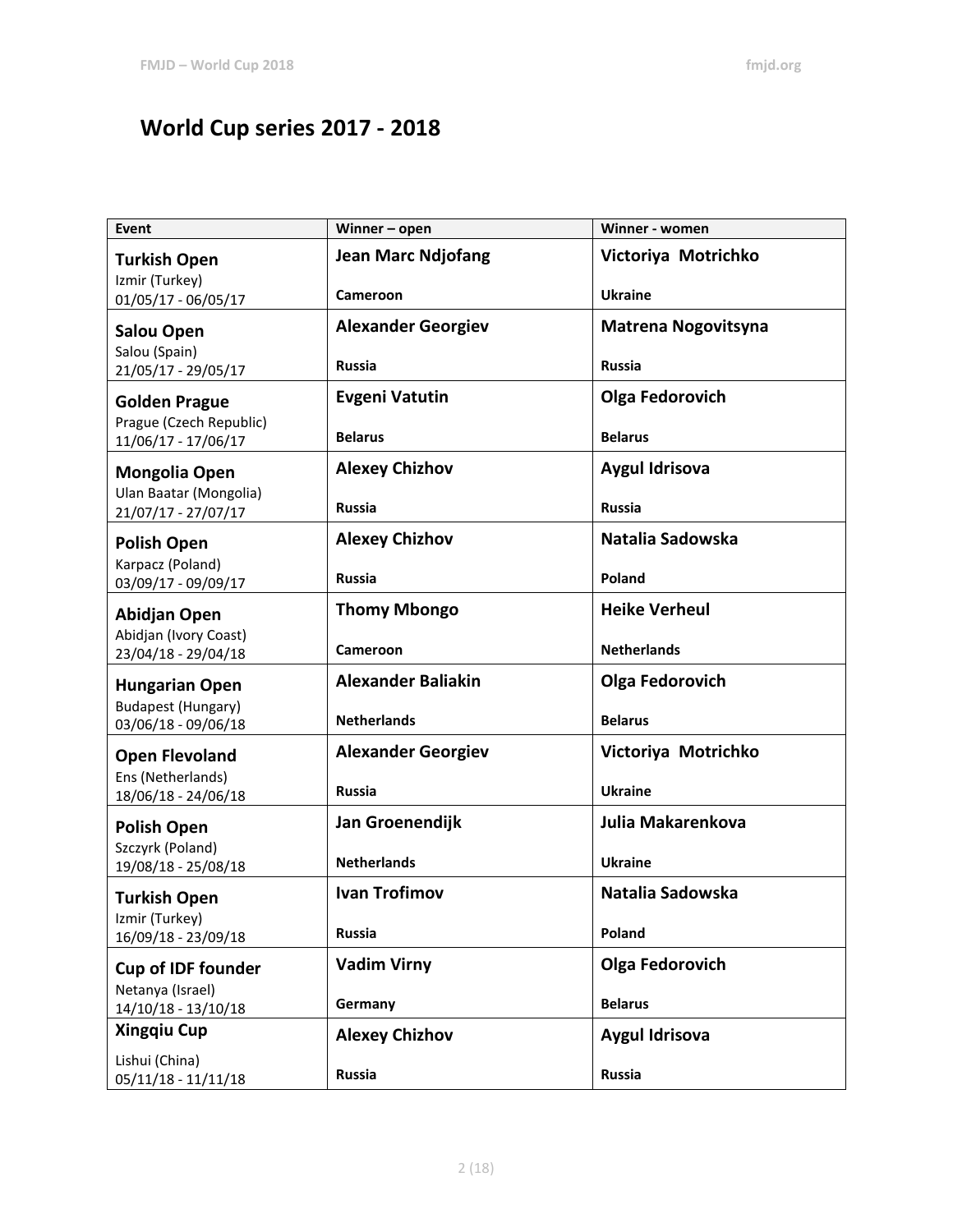# **WORLD CUP WINNERS**

## Open

# **Alexey Chizov** (Russia)

Women

# **Matrena Nogovitsyna** (Russia)

# **INTERCONTINENTAL CUP WINNERS<sup>1</sup>**

Open **Zhenyu Li** (China) Women **Petra Duskova** (Czech Republic)

## **NATIONS CUP**

 $\overline{a}$ 

Open

**Russia**

Women

**Russia**

<sup>1</sup> Players with rating January'2017 – below 2200 (open), below 2050 (women)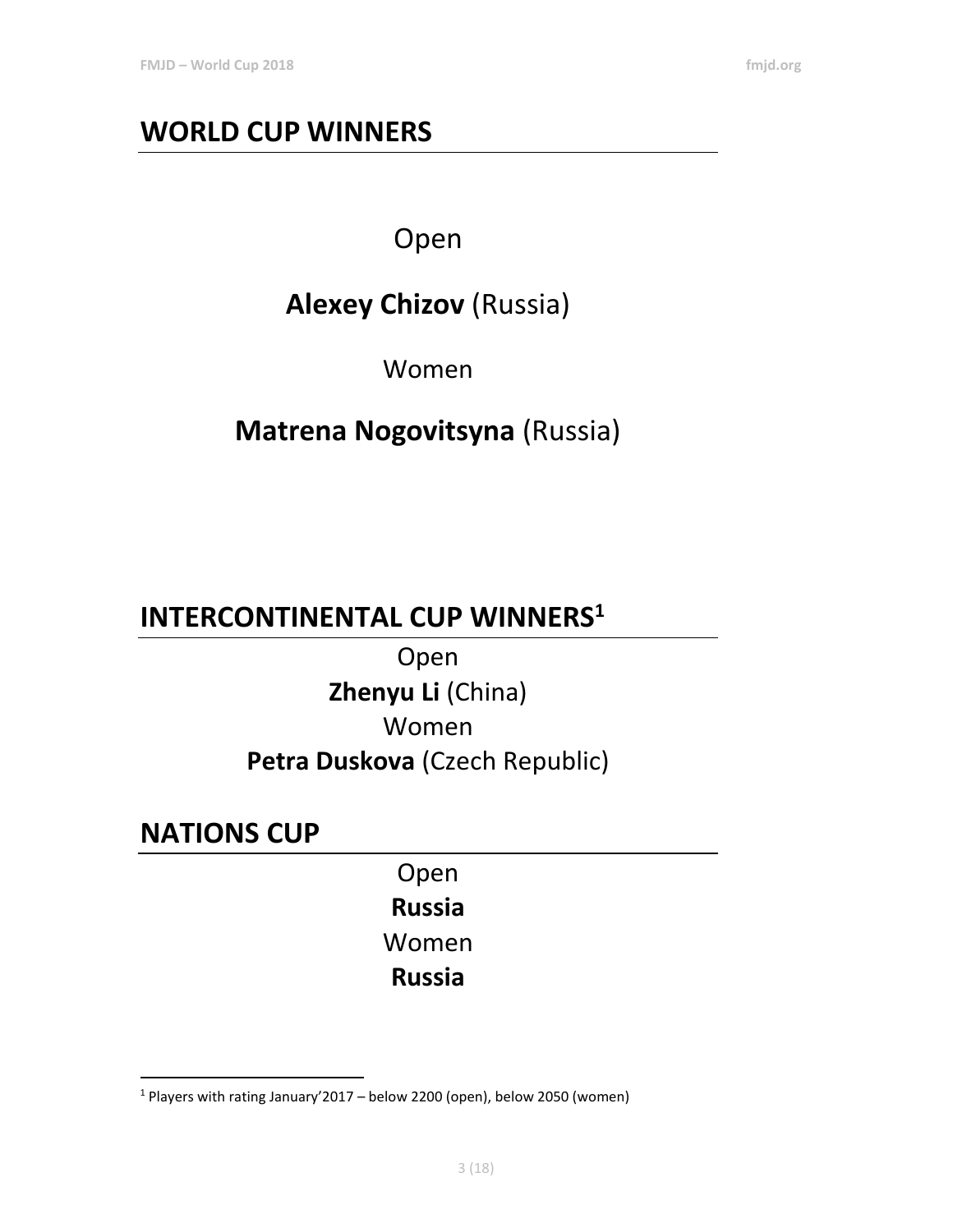#### **OPEN**

| 1              |        | gmi chizhov        | alexey         | Russia       | 549 |
|----------------|--------|--------------------|----------------|--------------|-----|
| $\overline{2}$ |        | gmi georgiev       | alexander      | Russia       | 505 |
| 3              |        | gmi valneris       | quntis         | Latvia       | 431 |
| 4              |        | qmi trofimov       | ivan           | Russia       | 417 |
| 5              |        | gmi groenendijk    | jan            | Netherlands  | 371 |
| 6              |        | qmi baliakin       | alexander      | Netherlands  | 351 |
| $7\phantom{.}$ |        | gmi getmanski      | alexander      | Russia       | 335 |
| 8              |        | qmi anikeev        | yuriy          | Ukraine      | 335 |
| 9              |        | gmi amrillaev      | murodullo      | Russia       | 316 |
| 10             |        | gmi virny          | vadim          | Germany      | 311 |
|                |        |                    |                |              |     |
| 11             |        | gmi ivanov         | artem          | Ukraine      | 310 |
| 12             |        | mi mbongo          | thomy lucien   | Cameroon     | 304 |
| 13             |        | qmi shvartsman     | alexander      | Russia       | 290 |
| 14             |        | gmi ndjofang       | jean marc      | Cameroon     | 280 |
| 15             |        | gmi shaibakov      | ainur          | Russia       | 272 |
| 16             |        | qmi vatutin        | evgeni         | Belarus      | 254 |
| 17             |        | gmi heusdens       | ron            | Netherlands  | 242 |
| 18             |        | gmi kirzner        | igor           | Ukraine      | 236 |
| 19             |        | gmi van ijzendoorn | martijn        | Netherlands  | 222 |
| 20             |        | gmi meijer         | hein           | Netherlands  | 194 |
|                |        |                    |                |              |     |
| 21             |        | qmi zhou           | wei            | China        | 162 |
| 22             |        | qmi boomstra       | roel           | Netherlands  | 160 |
| 23             |        | qmi samb           | ndiaga         | Senegal      | 144 |
| 24             | qmi ba |                    | bassirou       | Senegal      | 141 |
| 25             |        | gmi dul            | erdenebileg    | Mongolia     | 122 |
| 26             |        | mi slump           | jitse          | Netherlands  | 119 |
| 27             | gmi li |                    | zhenyu         | China        | 112 |
| 28             |        | mi kroesbergen     | michiel        | Netherlands  | 111 |
| 29             |        | mf gao             | wenlong        | China        | 97  |
| 30             |        | mf xiong           | zhiyong        | China        | 96  |
|                |        |                    |                |              |     |
| 31             |        | tieba              | marc           | Burkina Faso | 95  |
| 32             |        | mf pikiniar        | vasyl          | Ukraine      | 93  |
| 33             |        | qmi domchev        | aleksej        | Lithuania    | 92  |
| 34             |        | mf bhawanibhiek    | roep           | Netherlands  | 91  |
| 35             |        | mf van der pal     | rein           | Netherlands  | 89  |
| 36             |        | qmi n'diaye        | macodou        | Senegal      | 89  |
| 37             |        | gazda              | iakub          | Poland       | 87  |
| 38             |        | mi ano             | adonis joachim | Ivory Coast  | 86  |
| 39             |        | mf alias           | raoul          | Curacao      | 83  |
| 40             |        | mi seck            | modou          | Senegal      | 83  |
|                |        |                    |                |              |     |
| 41             |        | mi aman            | ehiere eugene  | Ivory Coast  | 82  |
| 42             |        | mf paluch          | piotr          | Poland       | 81  |
| 43             |        | mf shaus           | jakov          | Israel       | 79  |
| 44             |        | gmi gantvarg       | anatoli        | Belarus      | 79  |
| 45             |        | mf martens         | raphael        | France       | 78  |
| 46             |        | mf dorj            | ganbold        | Mongolia     | 77  |
| 47             |        | mf kosobudzki      | lukasz         | Poland       | 74  |
| 48             |        | belosheev          | sergey         | Russia       | 73  |
| 49             |        | mf tian            | chengcheng     | China        | 72  |
| 50             |        | van os             | daan           | Netherlands  | 72  |
|                |        |                    |                |              |     |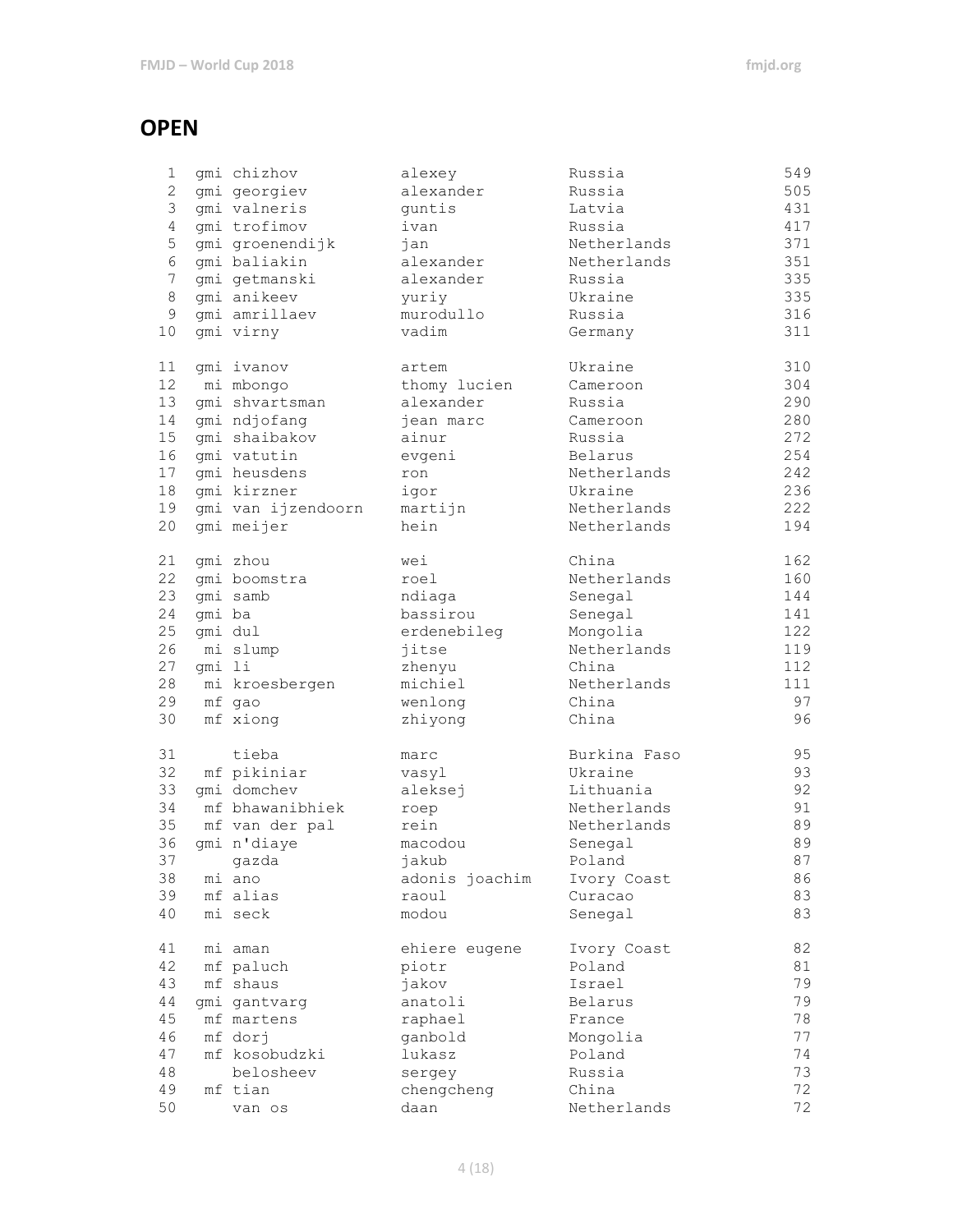| 51       | gmi sipma            | wouter           | Netherlands    | 69 |
|----------|----------------------|------------------|----------------|----|
| 52       | queye                | abdou            | Senegal        | 67 |
| 53       | mf zeng              | qianrang         | China          | 66 |
| 54       | mf geurtsen          | rob              | Netherlands    | 66 |
| 55       | mf niami             | christian        | Cameroon       | 66 |
| 56       | mf romijn            | kees             | Netherlands    | 65 |
| 57       | bayarmagnai          | bayarmanlai      | Mongolia       | 63 |
| 58       | mi luteyn            | frits            | Netherlands    | 63 |
| 59       | mi pan               | yiming           | China          | 60 |
| 60       | mf kuczewski         | filip            | Poland         | 60 |
|          |                      |                  |                |    |
| 61       | mi teer              | frank            | Netherlands    | 60 |
| 62       | tonguy caleb         | emile            | Ivory Coast    | 60 |
| 63       | souare               | kassim           | Mali           | 60 |
| 64       | mf ramdien           | bhiem            | Netherlands    | 60 |
| 65       | mf kychkin           | nikolai          | Russia         | 60 |
| 66       | mf nimbi             | fidele           | France         | 59 |
| 67       | damen                | andy             | Netherlands    | 59 |
| 68       | qmi qanbaatar        | ganjargal        | Mongolia       | 58 |
| 69       | chen                 | zerui            | China          | 57 |
| 70       | efimov               | david            | Russia         | 57 |
|          |                      |                  |                |    |
| 71       | mf gurkov            | evgeni           | Russia         | 57 |
| 72       | mf bobkov            | egor             | Ukraine        | 57 |
| 73       | mf clasquin          | harry            | Netherlands    | 57 |
| 74       | capriata             | robert           | U.S.A.         | 57 |
| 75       | mf tseveensuren      | khashchuluun     | Mongolia       | 56 |
| 76       | du                   | yifu             | China          | 55 |
| 77       | sanogo               | ahmed            | Ivory Coast    | 55 |
| 78       | qmi atse             | n'cho joel       | Ivory Coast    | 55 |
| 79       | foto                 | arnaud           | Cameroon       | 55 |
|          |                      |                  |                |    |
| 80       | mf soumahoro zio     | maxime           | Ivory Coast    | 55 |
| 81       | gmi kouogueu kouomou | leopold          | Cameroon       | 55 |
| 82       | wiskerke             | evert m.         | Romania        | 54 |
| 83       | mf kalk              | henk             | Netherlands    | 54 |
| 84       | mf van der stap      | peter            | Netherlands    | 54 |
| 85       | ivanchuk             | vassily          | Ukraine        | 51 |
| 86       | kok                  | jan hendrik      | Netherlands    | 51 |
| 87       | wang                 | chenfan          | China          | 50 |
| 88       | cmf zaika            | savva            | Russia         | 50 |
| 89       | zhou                 | debang           | China          | 50 |
| 90       | li                   | gang             | China          | 50 |
| 91       | jin                  | jianqiang        | China          | 50 |
| 92       |                      |                  | China          | 50 |
|          | wang                 | jiayang          |                |    |
| 93<br>94 | sheng<br>liu         | hongan           | China<br>China | 50 |
|          |                      | qi               |                | 50 |
| 95       | yatassaye            | hypolite         | Ivory Coast    | 50 |
| 96       | kuyo                 | olivier constant | Ivory Coast    | 50 |
| 97       | ballo                | thomas jr djaze  | Ivory Coast    | 50 |
| 98       | sanou                | serge            | Burkina Faso   | 50 |
| 99       | mf aka kpangni       | jacques          | Ivory Coast    | 50 |
| 100      | metio                | jean philippe    | Ivory Coast    | 50 |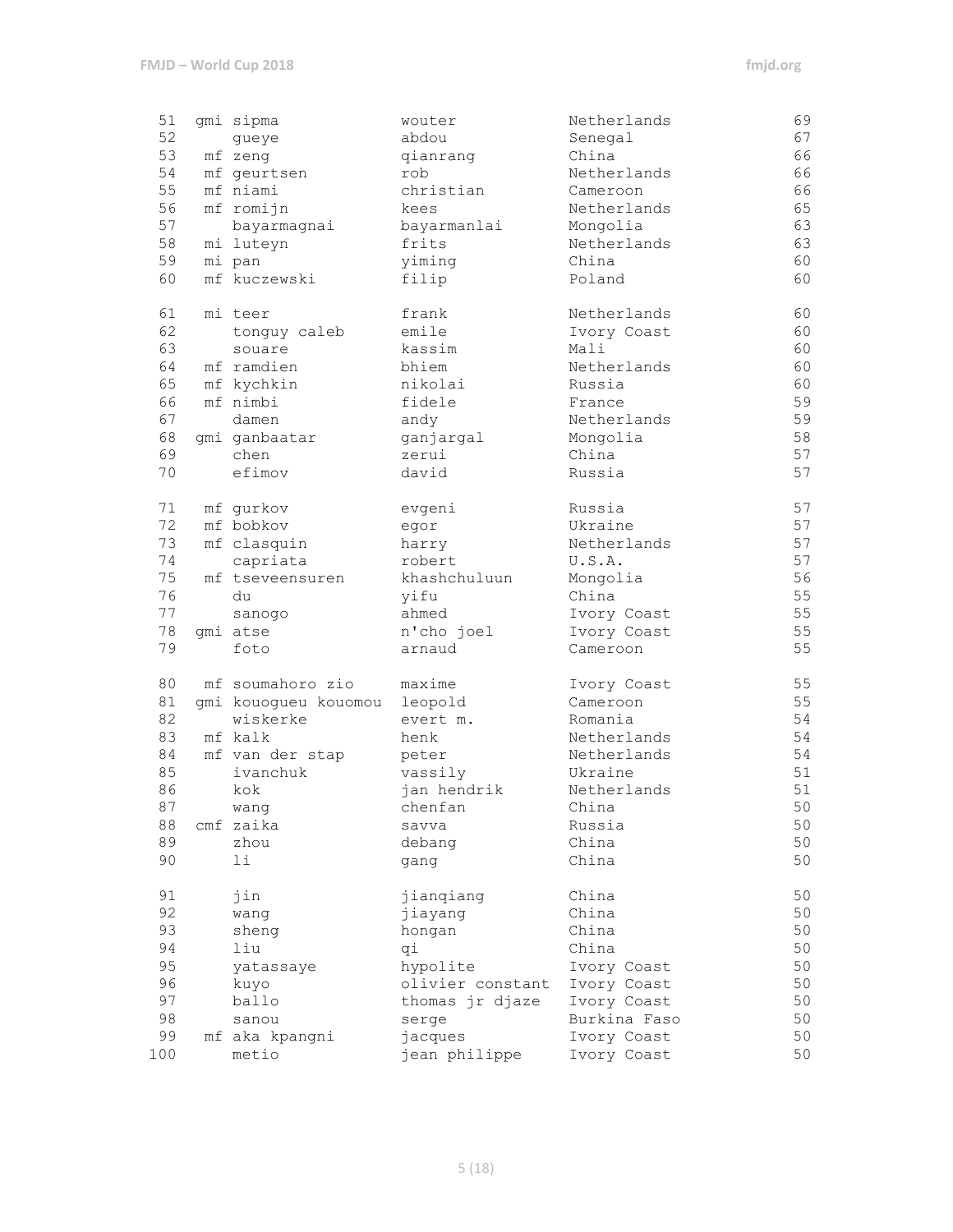| 101 | kaba            | mohamed                       | Ivory Coast  | 50     |
|-----|-----------------|-------------------------------|--------------|--------|
| 102 | koffi           | konan bruno                   | Ivory Coast  | 50     |
| 103 | konan           | n'zi luckson                  | Ivory Coast  | 50     |
| 104 | mf beugre       | edmond antoine                | Ivory Coast  | 50     |
| 105 | adjoussou       | jean charles                  | Ivory Coast  | 50     |
| 106 | mf yoan         | aime severin                  | Ivory Coast  | 50     |
| 107 | youzan kouame   | henry joel                    | Ivory Coast  | 50     |
| 108 | niang           | maguette                      | Senegal      | 50     |
| 109 | seka            | francis victor                | Ivory Coast  | 50     |
| 110 | coulibaly       | moussa                        | Mali         | 50     |
| 111 | compaore        | seni                          | Burkina Faso | 50     |
| 112 | ilboudo         | maxime                        | Burkina Faso | 50     |
| 113 | mi lognon       | oscar                         | France       | 50     |
| 114 | suchecki        | pawel                         | Poland       | $4\,8$ |
| 115 | gmi buzinskij   | edvard                        | Lithuania    | 47     |
| 116 | karataev        | denis                         | Russia       | 45     |
| 117 | zheng           | ce                            | China        | 45     |
| 118 | kardashevsky    | evgenyi                       | Russia       | 45     |
| 119 | dong            | ziping                        | China        | 45     |
| 120 | chen            | xuanfan                       | China        | 45     |
| 121 | liu             | enquan                        | China        | 45     |
| 122 | sun             | bowen                         | China        | 45     |
| 123 | weng            | haoming                       | China        | 45     |
| 124 | zou             | fosheng                       | China        | 45     |
| 125 | polinceusz      | szymon                        | Poland       | 45     |
| 126 | mi niamke       | houphouet b.felix Ivory Coast |              | 45     |
| 127 | benoit          | luc botty zoro                | Ivory Coast  | 45     |
| 128 | zeboua          | claude alain                  | Ivory Coast  | 45     |
| 129 | mf ahon         | jean claude                   | Ivory Coast  | 45     |
| 130 | tra bi ba       | achille abel                  | Ivory Coast  | 45     |
| 131 | bance           | zakaria                       | Ivory Coast  | 45     |
| 132 | tienoui         | remy                          | Ivory Coast  | 45     |
| 133 | kouame          | yao alexandre                 | Ivory Coast  | 45     |
| 134 | yugo            | mahamoudou                    | Burkina Faso | 45     |
| 135 | zoe             | guillaume apoll.              | Ivory Coast  | 45     |
| 136 | linlingue       | rasmane                       | Burkina Faso | 45     |
| 137 | sawadogo        | guibrine                      | Burkina Faso | 45     |
| 138 | kam             | mickael                       | Burkina Faso | 45     |
| 139 | bedia           | guy sergesolivier Ivory Coast |              | 45     |
| 140 | mf huo bi gouri | aime                          | Ivory Coast  | $4\,5$ |
| 141 | mi wolff        | wouter                        | Netherlands  | 43     |
| 142 | mf koullen      | brion                         | Netherlands  | 43     |
| 143 | swiatek         | kacper                        | Poland       | 42     |
| 144 | sluisdom        | cyril                         | Surinam      | 42     |
| 145 | mf claes        | rudi                          | Belgium      | 41     |
| 146 | kang            | jinlin                        | China        | 40     |
| 147 | zhang           | zirui                         | China        | 40     |
| 148 | cheng           | long                          | China        | 40     |
| 149 | wang            | fujie                         | China        | 40     |
| 150 | zhen            | shihao                        | China        | 40     |
| 151 | ge              | zhuangjun                     | China        | 40     |
| 152 | chen            | pinrong                       | China        | 40     |
| 153 | zhang           | shuhao                        | China        | 40     |
| 154 | liu             | mengxin                       | China        | 40     |
| 155 | yao             | konan marcel                  | Ivory Coast  | 40     |
| 156 | sinze           | ulrich aime                   | Ivory Coast  | 40     |
| 157 | mf schotanus    | anton                         | Netherlands  | 40     |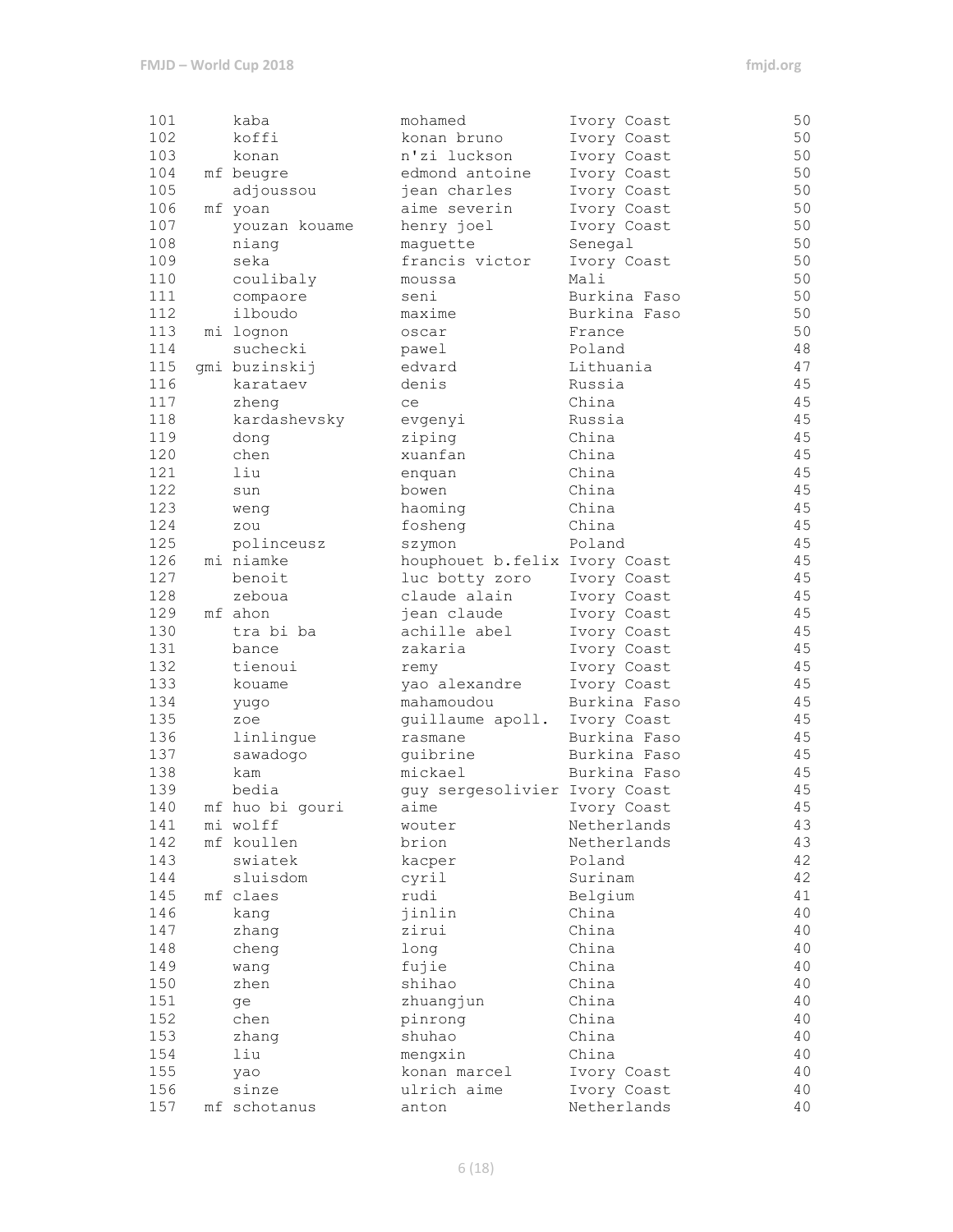| 158 | kouassi          | kokan gerard                  | Ivory Coast           | 40 |
|-----|------------------|-------------------------------|-----------------------|----|
| 159 | kabore           | hamado                        | Burkina Faso          | 40 |
| 160 | mf cherif        | lancine ahmed                 | Ivory Coast           | 40 |
| 161 |                  |                               |                       | 40 |
|     | akande           | ayorinde bamidele Nigeria     |                       |    |
| 162 | nombre           | alexandre                     | Burkina Faso          | 40 |
| 163 | sery             | zabouo herve                  | Ivory Coast           | 40 |
| 164 | djan bi ange     | evariste blanchar Ivory Coast |                       | 40 |
| 165 | abdoulaye        | ouedraogo                     | Burkina Faso          | 40 |
| 166 | qaye             | ibrahima                      | Senegal               | 40 |
| 167 | gnadou           | patrick                       | Ivory Coast           | 40 |
| 168 | dudkiewicz       | karol                         | Poland                | 40 |
| 169 | congo            | sayouba                       | Burkina Faso          | 40 |
| 170 | n'guessan        | yao eric                      | Ivory Coast           | 40 |
| 171 | mf plotkin       | boris                         | Israel                | 39 |
| 172 | mondria          | klaas                         | Netherlands           | 39 |
| 173 | mf barkel        | marino                        | Netherlands           | 38 |
| 174 | stefanek         | leszek                        | Poland                | 37 |
| 175 | slezak           | zygmunt                       | Poland                | 36 |
| 176 | qmi scholma      | auke                          | Netherlands           | 36 |
| 177 | moscato          | walter                        | Italy                 | 36 |
| 178 |                  | alexander                     |                       | 36 |
|     | qmi presman      |                               | Belarus               |    |
| 179 | peshcherov       | ruslan                        | Russia                | 36 |
| 180 | gao              | jianhong                      | China                 | 35 |
| 181 | zhang            | yichi                         | China                 | 35 |
| 182 | zinguini         | ghislain                      | Central African Rep.  | 35 |
| 183 | oyourou          | remi                          | Ivory Coast           | 35 |
| 184 | aka              | ezoua                         | Ivory Coast           | 35 |
| 185 | bolou            | tui                           | Ivory Coast           | 35 |
| 186 | domboue          | elie                          | Burkina Faso          | 35 |
| 187 | sloot            | reinout                       | Netherlands           | 35 |
| 188 | terpstra         | jan                           | Netherlands           | 35 |
| 189 | adji kossouboli  | rene                          | Ivory Coast           | 35 |
| 190 | akesse           | nassa marcelin                | Ivory Coast           | 35 |
| 191 | van den berg     | arjan                         | Israel                | 35 |
| 192 | sarr             | charles pierre                | Senegal               | 35 |
| 193 | flan             | vves                          | Ivory Coast           | 35 |
| 194 | zhygalin         | oleksandr                     | Ukraine               | 34 |
| 195 | marek            | vaclav                        | Czech Republic        | 34 |
| 196 | twardy           | edward                        | Poland                | 34 |
| 197 | yehiam naufal    | nadim                         | Brazil                | 33 |
| 198 | mi fopa          | bruno                         | Cameroon              | 33 |
| 199 | qmi thijssen     |                               |                       | 33 |
|     |                  | kees                          | Netherlands           |    |
| 200 | mf baatarsukh    | munkhijn                      | Mongolia              | 33 |
| 201 | saikhandelger    | munkh-orgil                   | Mongolia              | 33 |
| 202 | gmi stokkel      | jos                           | Netherlands           | 33 |
| 203 | mi lagoda        | yuriy                         | Ukraine               | 33 |
| 204 | staal            | danny                         | Netherlands           | 33 |
| 205 | mf maughn        | dickson                       | Trinidad & Tobago     | 33 |
| 206 | savane           | losseni                       | Netherlands           | 33 |
| 207 | mf chartoriyski  | igor                          | Germany               | 33 |
| 208 | mf van den bosch | tjalling                      | Netherlands           | 33 |
| 209 | sookram          | kumar                         | Trinidad & Tobago     | 33 |
| 210 |                  | sebastien                     |                       | 33 |
|     | duplouy          |                               | France<br>Netherlands | 33 |
| 211 | kooistra         | taeke                         |                       |    |
| 212 | hoving           | nick                          | Netherlands           | 33 |
| 213 | wichgers         | maarten                       | Netherlands           | 33 |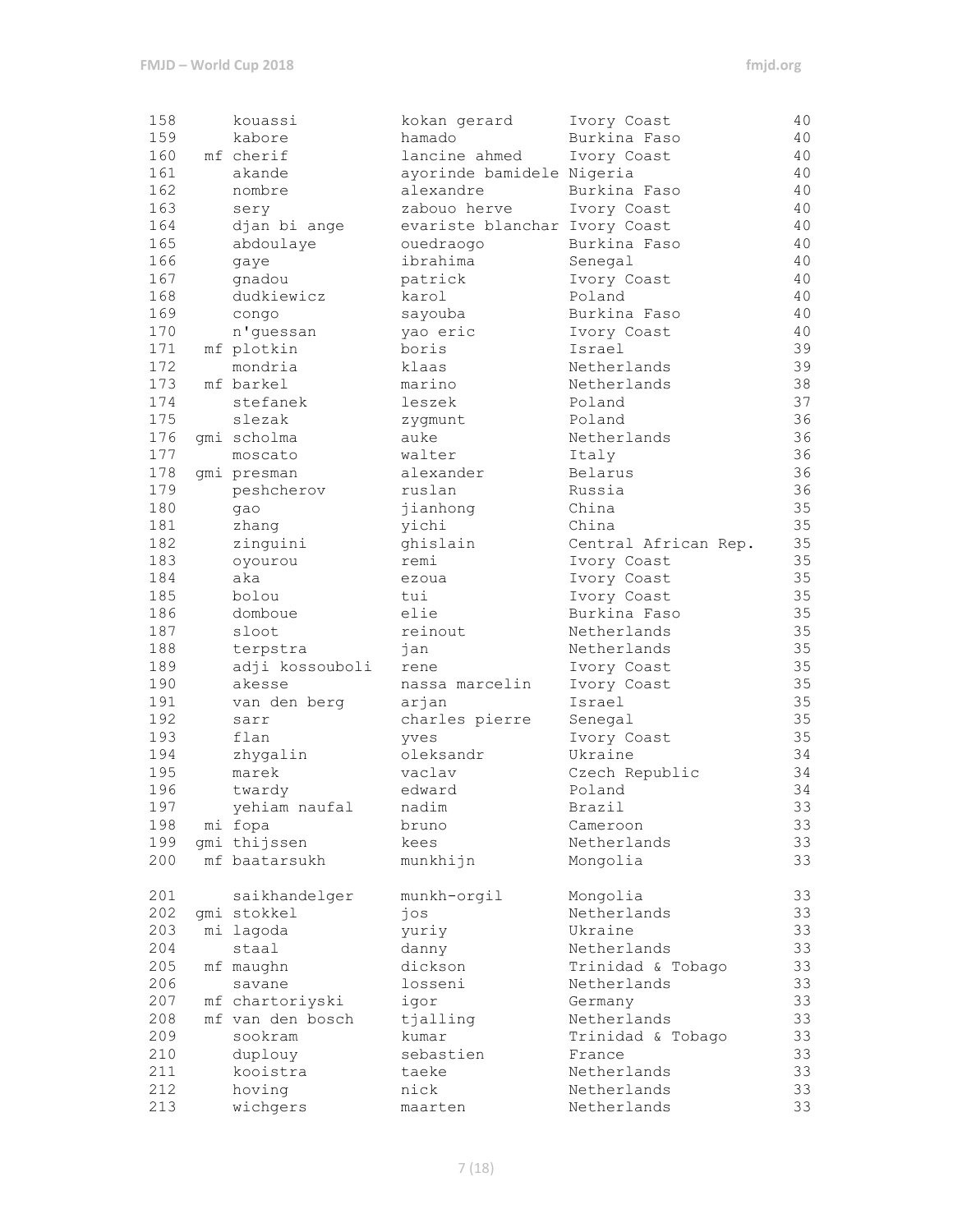| 214 | mf puociauskas | vaidas         | Lithuania            | 33   |
|-----|----------------|----------------|----------------------|------|
| 215 | mi kolesov     | gawril         | Russia               | 33   |
| 216 | shafir         | vitali         | Israel               | 32   |
| 217 | jagiela        | andrzej        | Poland               | 32   |
| 218 | mi verkhovykh  | alexander      | Russia               | 32   |
| 219 |                |                | China                | 30   |
|     | zhang          | zairong        |                      |      |
| 220 | qin            | ruitong        | China                | 30   |
| 221 | wang           | siyuan         | China                | 30   |
| 222 | ding           | jiabao         | China                | 30   |
| 223 | dong           | xuanle         | China                | 30   |
| 224 | wu             | yifan          | China                | 30   |
| 225 | hu             | erxuan         | China                | 30   |
| 226 | enkh-amgalan   | enkh-erdene    | Mongolia             | 30   |
| 227 | de kruijf      | matthias       | Netherlands          | $30$ |
| 228 | kamagate       | vamara         | Ivory Coast          | 30   |
| 229 | trazie         | marcel vigone  | Ivory Coast          | 30   |
| 230 | slava          | orest          | Ukraine              | 30   |
| 231 | dipama         | edouard        | Burkina Faso         | 30   |
| 232 | lasme          | pascal meledje | Ivory Coast          | 30   |
| 233 | ngaiganazoui   | gervais        | Central African Rep. | 30   |
| 234 | mi okken       | jacob          | Netherlands          | 30   |
| 235 |                |                |                      | 30   |
|     | cmf vydzerka   | heorhi         | Belarus              |      |
| 236 | mf van dijk    | jan            | Netherlands          | 30   |
| 237 | mf tjon a ong  | andrew         | Netherlands          | 30   |
| 238 | mf aliar       | waldo          | Netherlands          | 30   |
| 239 | zondervan      | hans           | Netherlands          | 30   |
| 240 | tishkin        | vladimir       | Russia               | 30   |
| 241 | mf kosior      | anton          | Netherlands          | 30   |
| 242 | mf marynenko   | dmytro         | Ukraine              | 30   |
| 243 | mf surkov      | aleksandr      | Russia               | 30   |
| 244 | verboon        | rik            | Netherlands          | $30$ |
| 245 | joosten        | dirk           | Netherlands          | 30   |
| 246 | mf zalitis     | qunars         | Latvia               | 30   |
| 247 | mf rudnitsky   | alexander      | U.S.A.               | 30   |
| 248 | kuropatov      | sergey         | Russia               | 30   |
| 249 | mf cichocki    | karol          | Poland               | 30   |
| 250 | cmf bos        | jesse          | Netherlands          | 30   |
| 251 | van hal        |                | Netherlands          | 30   |
| 252 | mf provoost    | jaap<br>ben    | Netherlands          | 30   |
|     |                |                |                      |      |
| 253 | gmi ravjir     | manlai         | Mongolia             | 30   |
| 254 | mf tsegmed     | ulaankhuu      | Mongolia             | 30   |
| 255 | cmf namkhai    | bat-ireedui    | Mongolia             | 30   |
| 256 | tsend-ayush    | chinzorig      | Mongolia             | 30   |
| 257 | gbe zio        | luc            | Ivory Coast          | 30   |
| 258 | gmi deleg      | battulga       | Mongolia             | 30   |
| 259 | mf munkhbaatar | shiirevjamts   | Mongolia             | 30   |
| 260 | bollebakker    | ton            | Netherlands          | 30   |
| 261 | manlan         | kouao          | Ivory Coast          | 30   |
| 262 | hageman        | emre           | Netherlands          | 27   |
| 263 | maertzdorf     | willy          | Netherlands          | 27   |
| 264 | mf kos         | jeroen         | Netherlands          | 27   |
| 265 | wijpkema       | ren            | Netherlands          | 27   |
| 266 | boxum          | alex           | Netherlands          | 27   |
| 267 | rouget         | daniel         | France               | 27   |
| 268 | bosker         | gerrit         | Netherlands          | 27   |
| 269 | bankowski      |                | Poland               | 27   |
|     |                | bogdan         |                      | 27   |
| 270 | de wild        | jos            | Netherlands          |      |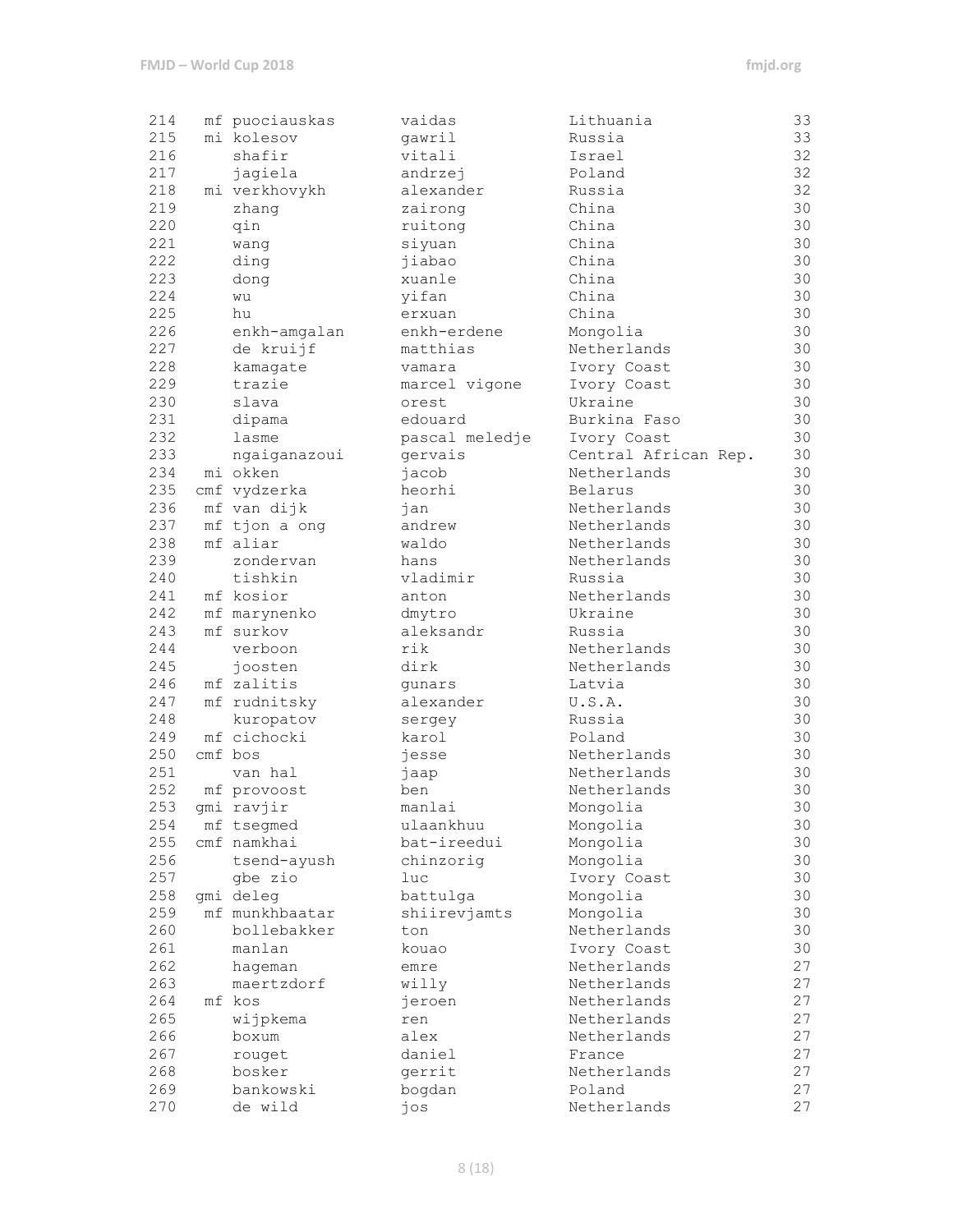| 271 | ndiaye            | youssou      | Senegal        | 27 |
|-----|-------------------|--------------|----------------|----|
| 272 | cmf seinhorst     | han          | Netherlands    | 27 |
| 273 | stanczuk          | mateusz      | Poland         | 27 |
| 274 | mi sekongo        | leopold      | Netherlands    | 27 |
| 275 | rompa             | simon        | Netherlands    | 27 |
| 276 | harmsma           | simon        | Netherlands    | 27 |
| 277 | knipper           | jaap         | Netherlands    | 27 |
| 278 | jakubik           | damian       | Poland         | 27 |
| 279 | huiting           | jorne        | Netherlands    | 27 |
| 280 | mf ramos sobrinho | mario        | Brazil         | 27 |
| 281 | mf linssen        | maarten      | Netherlands    | 27 |
| 282 | mf carvalho       | mateus brito | Brazil         | 27 |
| 283 | leemreize         | karel        | Netherlands    | 27 |
| 284 | roedolph          | joop         | Netherlands    | 27 |
| 285 | mf de waard       | harry        | Netherlands    | 27 |
| 286 | tsegmed           | odonkhuu     | Mongolia       | 27 |
| 287 | mf macali         | daniele      | Italy          | 27 |
| 288 | lebon             | cyrille      | France         | 27 |
| 289 | martin            | wim          | United Kingdom | 27 |
| 290 | mf rustamov       | emil         | Azerbaijan     | 27 |
| 291 | skowronek         | daniel       | Poland         | 27 |
| 292 | mi chmiel         | piotr        | Poland         | 27 |
| 293 | purev             | lkhagvasuren | Mongolia       | 27 |
| 294 | teer              | paul         | Netherlands    | 27 |
| 295 | mf ganbold        | gerelbold    | Mongolia       | 27 |
| 296 | novotny           | jaroslav     | Czech Republic | 27 |
| 297 | banzragch         | odonbaatar   | Mongolia       | 27 |
| 298 | grigoriev         | nikolay      | Russia         | 27 |
| 299 | gmi otgonbayar    | tuvshinbold  | Mongolia       | 27 |
| 300 | gronowski         | bartosz      | Poland         | 27 |
|     |                   |              |                |    |
| 301 | mi plaksij        | anri         | Lithuania      | 27 |
| 302 | mf slezak         | mariusz      | Poland         | 27 |
| 303 | zheng             | haoze        | China          | 25 |
| 304 | zame              | theodore     | Ivory Coast    | 25 |
| 305 | kodyo             | ativi dagnon | Togo           | 25 |
| 306 | andicsku          | bence        | Hungary        | 25 |
| 307 | puchala           | maksym       | Poland         | 24 |
| 308 | steenbergen       | ab           | Netherlands    | 24 |
| 309 | westerveld        | cor          | Netherlands    | 24 |
| 310 | van houtert       | marthy       | Netherlands    | 24 |
| 311 | tjokro            | valentino    | Netherlands    | 24 |
| 312 | folkers           | john         | Netherlands    | 24 |
| 313 | teijn             | frans        | Netherlands    | 24 |
| 314 | mf grotenhuis     | henk         | Netherlands    | 24 |
| 315 | tserenbyamba      | erdembileg   | Mongolia       | 24 |
| 316 | holwerda          | douwe        | Netherlands    | 24 |
| 317 | koval             | oleksandr    | Ukraine        | 24 |
| 318 | zyber-moszak      | amadeusz     | Poland         | 24 |
| 319 | van der veen      | jan          | Netherlands    | 24 |
| 320 | van schaik sr     | dirk         | Netherlands    | 24 |
| 321 | tumur             | purevdorj    | Mongolia       | 24 |
| 322 | farcy             | jean-louis   | France         | 24 |
| 323 | berbee            | ge           | Netherlands    | 24 |
| 324 | tulva             | andreas      | Estonia        | 24 |
| 325 | lokotar           | priit        | Estonia        | 24 |
| 326 | banaszek          | martin       | Poland         | 24 |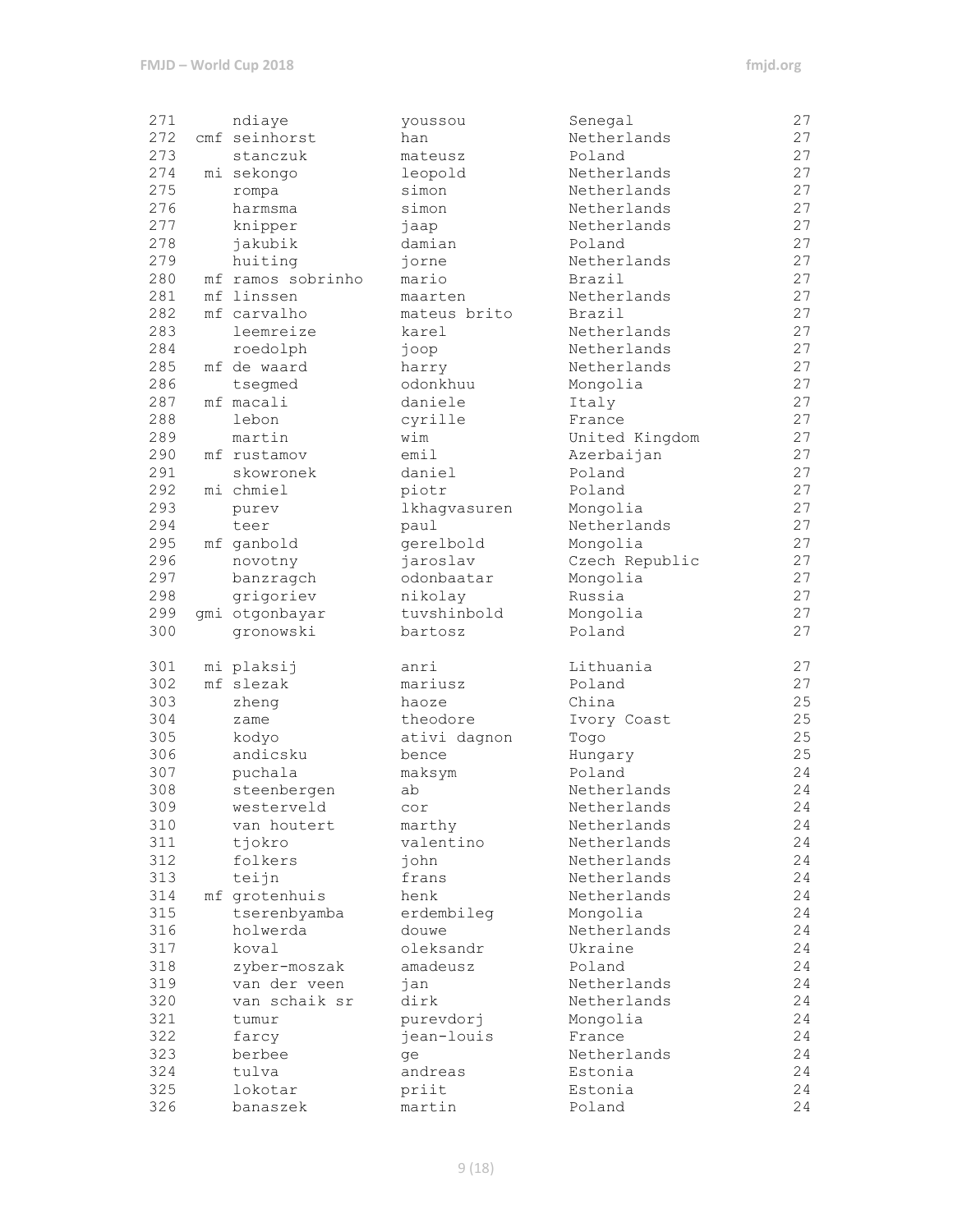| 327 | wieczorek      | sebastian                     | Poland         | 24 |
|-----|----------------|-------------------------------|----------------|----|
| 328 | mf mikulicz    | leon                          | Poland         | 24 |
| 329 | broek          | matthijs                      | Netherlands    | 24 |
| 330 | graaskamp      | harry                         | Netherlands    | 24 |
| 331 | van der plas   | jack                          | Netherlands    | 24 |
| 332 | darry          | boris                         | France         | 24 |
| 333 | castein        | feike                         | Spain          | 24 |
| 334 | pippel         | peter                         | Netherlands    | 24 |
| 335 | militello      | francesco                     | Italy          | 24 |
| 336 | edmilson       | edi rogerio                   | Brazil         | 24 |
| 337 | manaljav       | duurenbileg                   | Mongolia       | 24 |
| 338 | ambrozy        | balint                        | Hungary        | 23 |
| 339 | van winkel     | hein                          | Netherlands    | 21 |
| 340 |                |                               | Netherlands    | 21 |
|     | vreeswijk      | ad                            |                |    |
| 341 | staal          | sander                        | Netherlands    | 21 |
| 342 | ephrame        | demissie                      | ethiopia       | 21 |
| 343 | siegers        | dick                          | Netherlands    | 21 |
| 344 | caillaud       | iean                          | France         | 21 |
| 345 | perdek         | edward                        | Poland         | 21 |
| 346 | erdenebold     | soronzonbold                  | Mongolia       | 21 |
| 347 | puntsag        | bat-ochir                     | Mongolia       | 21 |
| 348 | koops          | peter frans                   | Netherlands    | 21 |
| 349 | kalloe         | radjendrenath                 | Netherlands    | 21 |
| 350 | langerak       | jaap                          | Netherlands    | 21 |
| 351 | coorevits      | johan                         | Belgium        | 21 |
| 352 | koopman        | wim                           | Netherlands    | 21 |
| 353 | nederlof       | martin                        | Netherlands    | 21 |
| 354 | van oosterhout | jan                           | Netherlands    | 21 |
| 355 | qmi zalitis    | laimonis                      | Latvia         | 21 |
| 356 | carvalho       | luis                          | Portugal       | 21 |
| 357 | zijlstra       | johan                         | Netherlands    | 21 |
| 358 | galliard       | jacques                       | Netherlands    | 21 |
| 359 | cmf boldbaatar | sukhba                        | Mongolia       | 21 |
| 360 | mezo           | david                         | Hungary        | 21 |
| 361 | kollner        | barnabas                      | Hungary        | 21 |
| 362 | bochaton       | stephane                      | France         | 21 |
| 363 | vesciano       | roberto                       | Netherlands    | 21 |
| 364 | marczuk        | tomasz                        | Poland         | 21 |
| 365 | scharft        | arnold                        | Netherlands    | 21 |
| 366 | stins          | john                          | Netherlands    | 21 |
| 367 | mf monteba     | marcel                        | Netherlands    | 21 |
| 368 | luchies        | hans                          | Netherlands    | 21 |
| 369 | akse           |                               | Netherlands    | 21 |
|     |                | jaap                          | Netherlands    | 21 |
| 370 | visser         | bart                          |                |    |
| 371 | luan           | shangqin                      | China          | 20 |
| 372 | aney           | atta koffi modest Ivory Coast |                | 20 |
| 373 | dasse          | amour romeo                   | Ivory Coast    | 20 |
| 374 | aka            | mlan roger                    | Ivory Coast    | 20 |
| 375 | snijder        | fabian                        | Netherlands    | 19 |
| 376 | plesnivy       | martin                        | Czech Republic | 19 |
| 377 | koendjbiharie  | robby                         | Surinam        | 18 |
| 378 | natsag         | bayarsaikhan                  | Mongolia       | 18 |
| 379 | kollner        | odon                          | Hungary        | 18 |
| 380 | biskupski      | jan                           | Poland         | 18 |
| 381 | tsogoo         | amarsanaa                     | Mongolia       | 18 |
| 382 | guillet        | michel                        | France         | 18 |
| 383 | jharap         | radjinder                     | Netherlands    | 18 |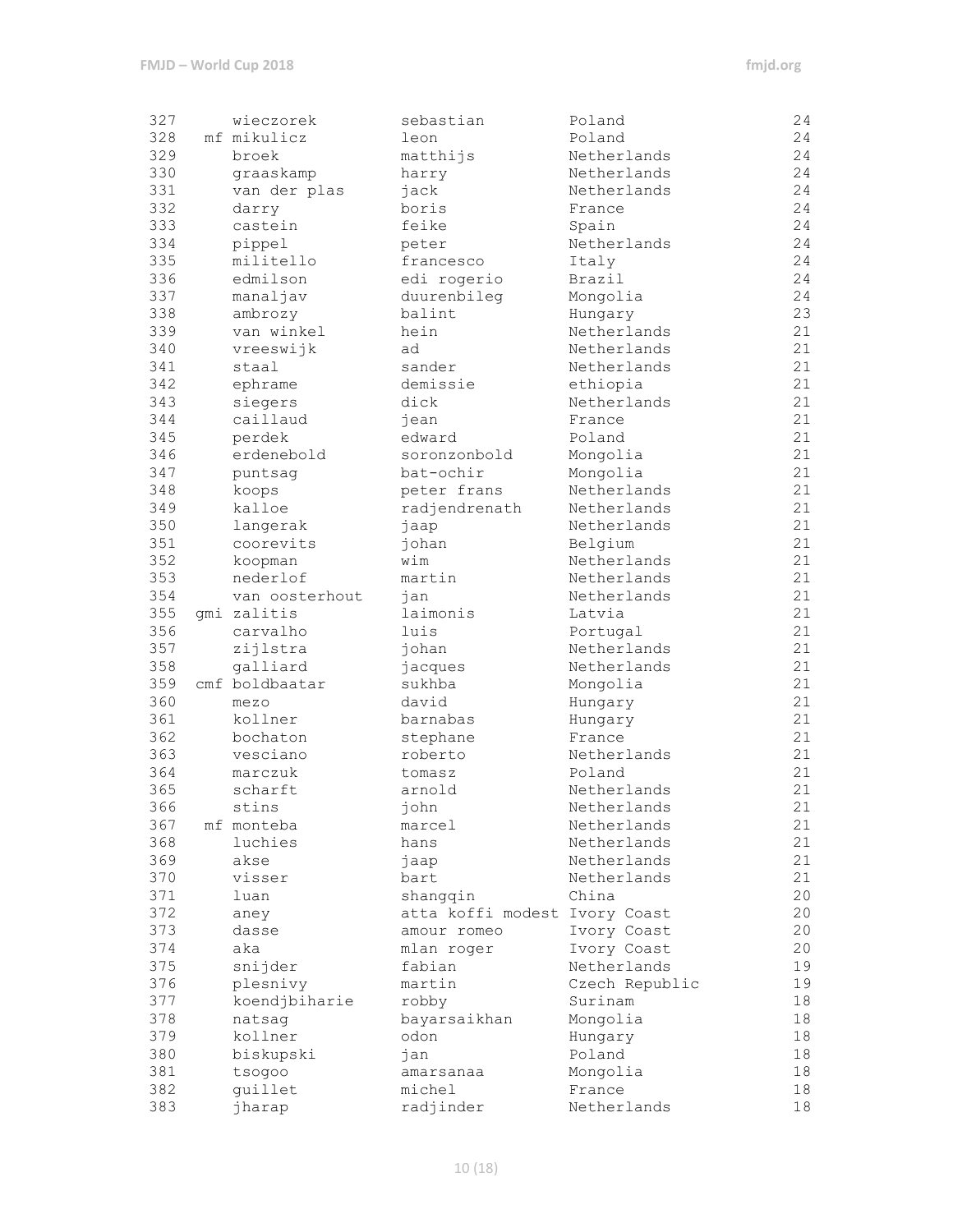| 384 | verhaar       | aat         | Netherlands    | 18              |
|-----|---------------|-------------|----------------|-----------------|
| 385 | snijder       | jan         | Netherlands    | 18              |
| 386 | rijk          | lauran      | Netherlands    | 18              |
| 387 | meester       | jan         | Netherlands    | 18              |
| 388 | terpstra      | sietse      | Netherlands    | 18              |
| 389 | oste          | kees        | Netherlands    | 18              |
| 390 | stacewicz     | jakub       | Poland         | 18              |
| 391 | vredeveldt    | harry       | Netherlands    | 18              |
| 392 | dekker        | teun        | Netherlands    | 18              |
| 393 | bruijnes      | cees        | Netherlands    | 18              |
| 394 | rozenboom     | piet        | Netherlands    | 18              |
| 395 | van der veen  | boudewijn   | Netherlands    | 18              |
| 396 | hensen        | bé          | Netherlands    | 18              |
| 397 | juszczak      | krzysztof   | Germany        | 18              |
| 398 | silva         | rui         | Portugal       | 18              |
| 399 | peters        | jan         | Netherlands    | 18              |
| 400 | stuurstraat   | nico        | Netherlands    | 18              |
|     |               |             |                |                 |
| 401 | slottje       | gerrit      | Netherlands    | 18              |
| 402 | miquel        | regis       | France         | 18              |
| 403 | vink          | jaap        | Netherlands    | 16              |
| 404 | wastiau       | serge       | France         | 15              |
| 405 | terpstra      | wilco       | Netherlands    | 15              |
| 406 | schotalbers   | jan         | Netherlands    | 15              |
| 407 | croc          | robert      | France         | 15              |
| 408 | osiolkowski   | jan         | Poland         | 15              |
| 409 | lino          | jose        | Portugal       | 15              |
| 410 | borohov       | shlomo      | Israel         | 15              |
| 411 | gnohoury      | boga zahui  | Ivory Coast    | 15              |
| 412 | ayush         | buyanjargal | Mongolia       | 15              |
| 413 | yilmaz        | omer        | Turkey         | 12 <sup>°</sup> |
| 414 | geluk         | cees        | Netherlands    | 12 <sup>°</sup> |
| 415 | foucher       | jean pierre | France         | 12              |
| 416 | fabre         | jean-noel   | France         | 12              |
| 417 | baligand      | ghislain    | France         | 12              |
| 418 | van hooff     | henk        | Netherlands    | 12              |
| 419 | mf sysel      | jiri        | Czech Republic | 11              |
| 420 | slobodskoi    | lev         | Israel         | 10              |
| 421 | mf ldokov     | alexander   | Russia         | 10              |
| 422 | moussa        | traore      | Ivory Coast    | 10              |
| 423 | crucius       | clemens     | Germany        | 10              |
| 424 | mf tatarenko  | anatoli     | Russia         | 10              |
| 425 | tolwinski     | jozef       | Poland         | 10              |
| 426 | mi krista     | vaclav      | Czech Republic | 10              |
| 427 | tiemensma     | foeke       | Netherlands    | 10              |
| 428 | koriakin      | mikhail     | Russia         | 10              |
| 429 | haven         | ijsbrand    | Netherlands    | $\mathsf 9$     |
| 430 | sabau         | francis     | France         | $\mathsf 9$     |
| 431 | bakhmurnov    | danil       | Russia         | $\mathsf 9$     |
| 432 | zijlema       | gerard      | Netherlands    | $\mathsf 9$     |
| 433 | mf splendzer  | uladzislau  | Belarus        | 9               |
| 434 | rusanovski    | sergei      | Israel         | 9               |
| 435 | mf weistra    | machiel     | Netherlands    | $\mathcal{G}$   |
| 436 | mf nurgaziyev | airat       | Kazakhstan     | $\mathsf{S}$    |
| 437 | ldokov        | roman       | Russia         | $\mathsf{S}$    |
| 438 | mi messemaker | bas         | Netherlands    | $\mathsf 9$     |
| 439 | goriunov      | mikhail     | Russia         | $\mathsf 9$     |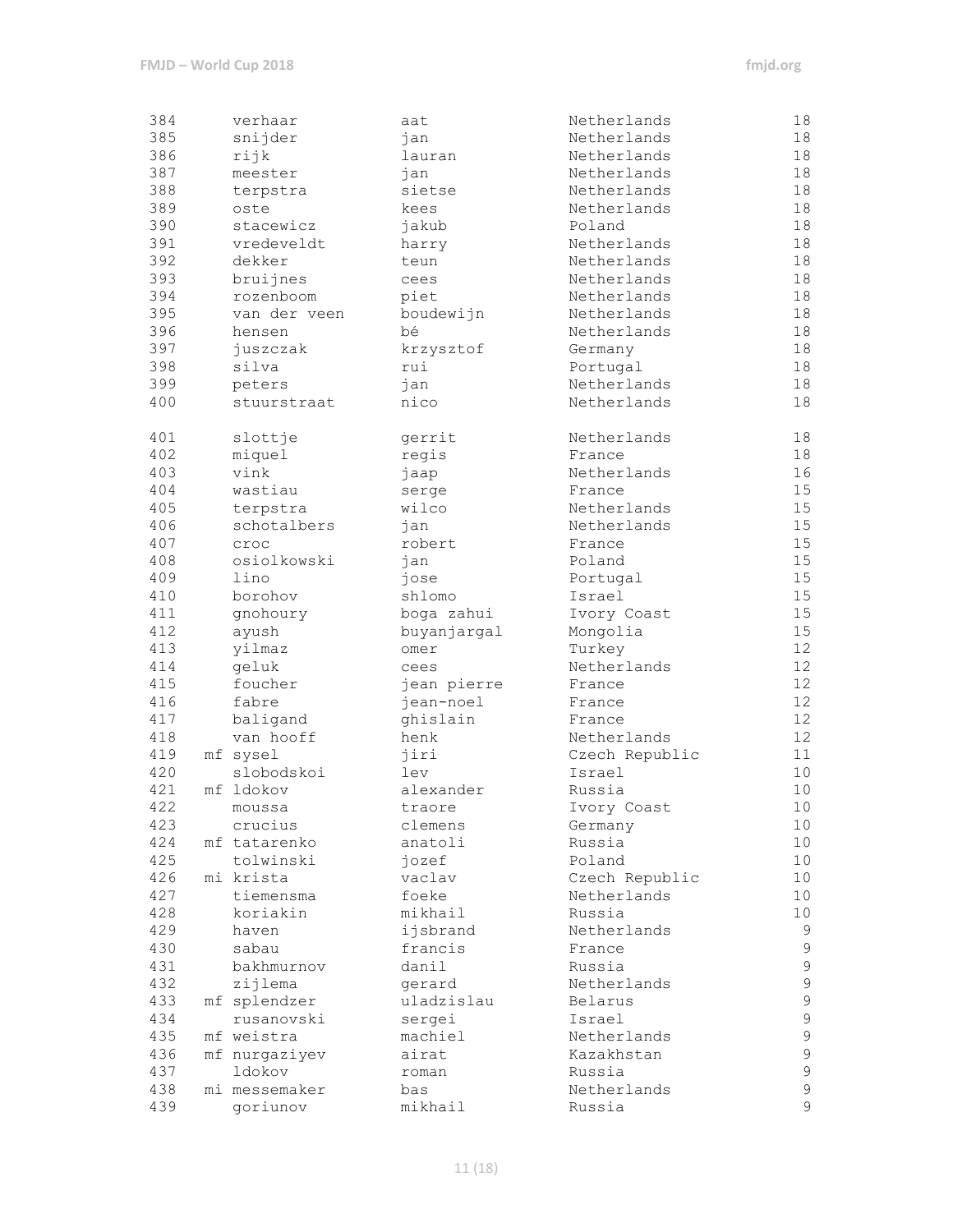| 440 | kleinmann    | roger       | Belgium        | 9                |
|-----|--------------|-------------|----------------|------------------|
| 441 | cmf psurtsev | ivan        | Russia         | $\,8\,$          |
| 442 | skrabov      | vladimir    | Russia         | $\,8\,$          |
| 443 | querbert     | christian   | France         | 8                |
| 444 | icha         | richard     | Czech Republic | $\,8\,$          |
| 445 | van dijk     | hans        | Netherlands    | $\,8\,$          |
| 446 | koerselman   | jan         | Netherlands    | $\,8\,$          |
| 447 | yurgenson    | aleksandr   | Russia         | $\,8\,$          |
| 448 | kardos       | akosh       | Netherlands    | $\,8\,$          |
| 449 | wolthers     | theo        | Netherlands    | $\overline{7}$   |
| 450 | fiedoruk     | mikolaj     | Poland         | $\overline{7}$   |
| 451 | uzonyi       | peter       | Hungary        | 7                |
| 452 | olejnik      | bernard     | Poland         | $\boldsymbol{7}$ |
| 453 | jonker       | bart        | Netherlands    | $\boldsymbol{7}$ |
| 454 | weenink      | ton         | Netherlands    | $\overline{7}$   |
| 455 | vitek        | michal      | Czech Republic | $\boldsymbol{7}$ |
| 456 | zwier        | dirk        | Netherlands    | 7                |
| 457 | murashev     | vladimir    | Russia         | $\overline{7}$   |
| 458 | van der pol  | henk        | Netherlands    | $\sqrt{6}$       |
| 459 | dijkstra     | piet        | Netherlands    | $6\phantom{.}6$  |
| 460 | dechin       | dorj        | Mongolia       | $6\,$            |
| 461 | akyildiz     | yagiz       | Turkey         | $6\,$            |
| 462 | mankowski    | tom         | Germany        | $\sqrt{4}$       |
| 463 | raz          | itay        | Israel         | $\overline{c}$   |
| 464 | zolotar      | tymur       | Ukraine        | $\mathbb O$      |
| 465 | cetin        | volkan      | Turkey         | $\mathbf 0$      |
| 466 | girdhari     | prem        | Surinam        | $\mathbf{0}$     |
| 467 | dago         | gre janvier | Ivory Coast    | 0                |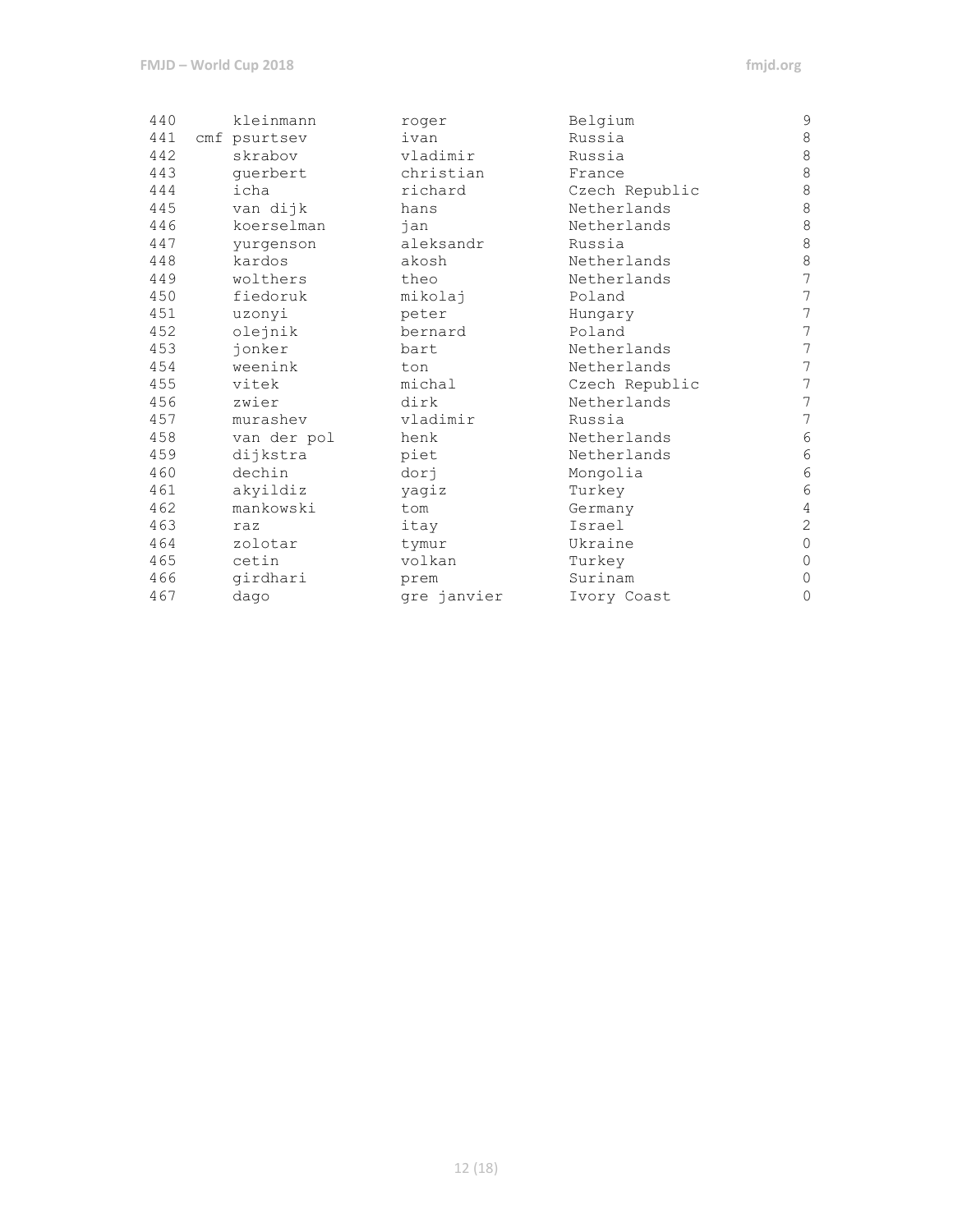#### **WOMEN**

|                 |              | 1 gmif nogovitsyna    | matrena         | Russia         | 469 |
|-----------------|--------------|-----------------------|-----------------|----------------|-----|
|                 |              | 2 gmif motrichko      | viktoriya       | Ukraine        | 447 |
|                 |              | 3 gmif sadowska       | natalia         | Poland         | 446 |
|                 |              | 4 gmif fedorovich     | olga            | Belarus        | 434 |
|                 |              | 5 gmif idrisova       | aygul           | Russia         | 428 |
| 6               |              | mif verheul           | heike           | Netherlands    | 426 |
| 7               |              | mif makarenkova       | julia           | Ukraine        | 363 |
|                 |              | 8 gmif baltazhy       | olga            | Ukraine        | 351 |
|                 |              | 9 mif doumesh         | vitalia         | Netherlands    | 259 |
| 10 <sub>1</sub> |              | mif fedorovich        | darja           | Belarus        | 255 |
|                 |              |                       |                 |                |     |
|                 |              | 11 mff cesnokova      | elena           | Latvia         | 226 |
|                 |              | 12 mff kolodeznikova  | aianika         | Russia         | 194 |
|                 |              | 13 gmif tansykkuzhina | tamara          | Russia         | 193 |
|                 |              | 14 gmif tkachenko     | darya           | Russia         | 165 |
| 15              |              | mff aminova           | alia            | Russia         | 146 |
| 16              |              | mff flisikowska       | arleta          | Poland         | 138 |
|                 |              | 17 gmif golubeva      | zoja            | Latvia         | 135 |
| 18              |              | duskova               | petra           | Czech Republic | 122 |
|                 |              | 19 gmif zhang         | you             | China          | 106 |
|                 |              | 20 cmff bayar         | misheel         | Mongolia       | 104 |
|                 |              |                       |                 |                |     |
| 21              |              | mff enkhbold          | khuslen         | Mongolia       | 101 |
| 22              | mif sai      |                       |                 | China          | 100 |
|                 | 23 gmif zhao |                       | ya              | China          | 95  |
| 24              |              | liu                   | hanqing         | China          | 94  |
|                 |              | 25 mff petrusiova     | pei             |                | 92  |
|                 |              | 26 mff baatarkhuu     | palina          | Belarus        |     |
|                 |              |                       | munkhjin        | Mongolia       | 92  |
|                 |              | 27 gmif milshina      | elena           | Russia         | 89  |
| 28              |              | mff stanczuk          | katarzyna       | Poland         | 86  |
| 29              |              | yeruuljav             | ariunzaya       | Mongolia       | 83  |
| 30              |              | nikolaeva             | almira          | Russia         | 81  |
|                 |              |                       |                 |                |     |
| 31              |              | mif osipova           | christina       | Russia         | 77  |
| 32              |              | ivanova               | evgenia         | Russia         | 75  |
| 33              |              | kardashevskaia        | alina           | Russia         | 75  |
|                 |              | 34 cmff bankowska     | marta           | Poland         | 75  |
| 35              |              | 11                    | jing            | China          | 74  |
|                 |              | 36 mff ganbaa         | kherlenmurun    | Mongolia       | 73  |
|                 |              | 37 mff parahina       | agata           | Russia         | 70  |
| 38              |              | xue                   | qijuan          | China          | 66  |
| 39              |              | lorougnon             | marie-pascale   | Ivory Coast    | 66  |
| 40              |              | mif sadovskaja        | olga            | Belarus        | 65  |
|                 |              |                       |                 |                |     |
| 41              |              | sotchi                | darlene         | Ivory Coast    | 64  |
| 42              |              | batbaatar             | otgon-erdene    | Mongolia       | 62  |
|                 |              | 43 gmif pashkevich    | irina           | Belarus        | 60  |
| 44              |              | mff van muijen        | ester           | Netherlands    | 58  |
| 45              |              | fedorova              | marianna        | Russia         | 57  |
| 46              |              | mff batdelger         | nandintsetseg   | Mongolia       | 57  |
| 47              |              | mff ajupova           | rufina          | Russia         | 56  |
| 48              |              | wu                    | hailan          | China          | 55  |
| 49              |              | kouame                | hylarie carelle | Ivory Coast    | 55  |
| 50              |              | mff kychkina          | elena           | Russia         | 54  |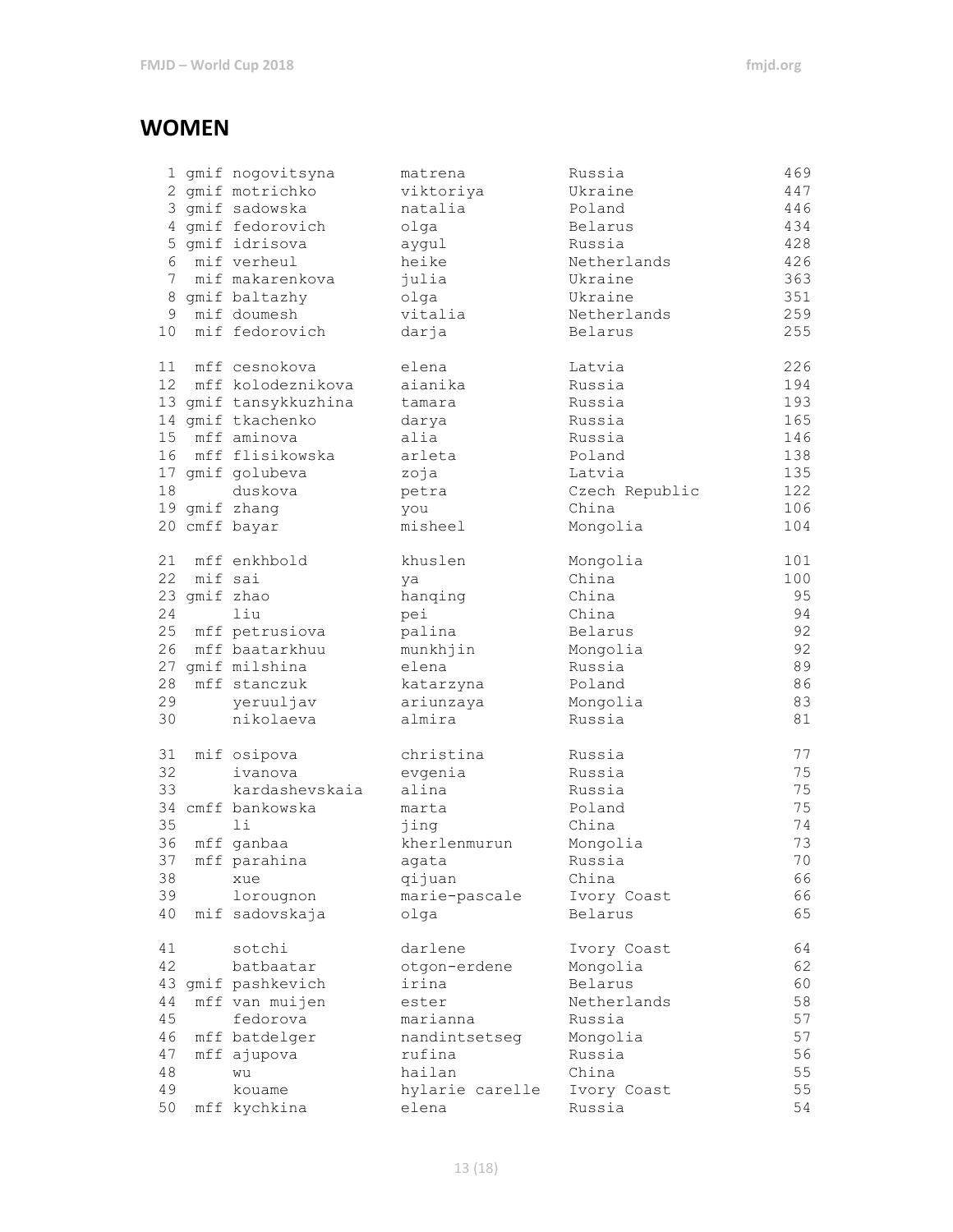| 51<br>52 |             | mif georgieva<br>mif molomjamts | guzel<br>odgerel | Russia<br>Mongolia | 54<br>53 |
|----------|-------------|---------------------------------|------------------|--------------------|----------|
| 53       |             | mif ala                         |                  | China              | 50       |
|          |             |                                 | tenghua          |                    |          |
| 54       |             | mif graas                       | barbara          | Netherlands        | 48       |
| 55       |             | rozhina                         | aleksandra       | Russia             | 47       |
| 56       |             | mif shestakova                  | natalia          | Russia             | 45       |
|          | 57 cmff xu  |                                 | xiaoya           | China              | 45       |
| 58       |             | chen                            | xiyun (jun)      | China              | 45       |
| 59       |             | egri                            | krisztina        | Hungary            | 45       |
| 60       |             | mff poepjes                     | iepie            | Netherlands        | 43       |
| 61       |             | kosinska                        | marina           | United Kingdom     | 42       |
| 62       |             | popruga                         | vira             | Ukraine            | 41       |
| 63       |             | zhang                           | yifan            | China              | 40       |
| 64       |             | si                              | yitong           | China              | 40       |
| 65       |             | yu                              | manqi            | China              | 40       |
| 66       |             | wieczorek                       | ewa              | Poland             | 40       |
| 67       |             | mff yakubovich                  | yana             | Belarus            | 40       |
| 68       |             | vecsei                          | anna             | Hungary            | 38       |
| 69       |             | hou                             | yihan            | China              | 35       |
| 70       |             | 1v                              | huijing          | China              | 35       |
|          |             |                                 |                  |                    |          |
| 71       |             | perevalova                      | alena            | Russia             | 35       |
| 72       |             | du                              | xinyan           | China              | 35       |
| 73       |             | yang                            | yuhan (06)       | China              | 35       |
| 74       |             | gao                             | jiayi            | China              | 35       |
|          | 75 cmff han |                                 | keqing           | China              | 35       |
| 76       |             | negbre                          | biagne elsa      | Ivory Coast        | 35       |
|          |             | 77 cmff delgertugs              | odontuya         | Mongolia           | 30       |
| 78       |             | quo                             | jinqi            | China              | 30       |
| 79       |             | dai                             | zhuoyan          | China              | 30       |
| 80       |             | luo                             | zixin            | China              | 30       |
| 81       |             | konate                          | masseni rebecca  | Ivory Coast        | 30       |
| 82       |             | cetin                           | perim            | Turkey             | 30       |
| 83       |             | n'da alice david                | boka             | Ivory Coast        | 30       |
| 84       |             | uvachan                         | zoja             | Latvia             | 28       |
| 85       |             | baatarkhuu                      | anujin           | Mongolia           | 24       |
|          |             | 86 qmif munkhbaatar             | nyamjargal       | Mongolia           | 24       |
|          |             | 87 tserenbyamba                 | enkhzaya         | Mongolia           | 24       |
| 88       |             | kanafjeva                       | anastasia        | Russia             | 24       |
| 89       |             |                                 |                  |                    | 24       |
|          |             | petrova                         | ludmila          | Russia             |          |
| 90       |             | baltazhy                        | irina            | Ukraine            | 21       |
| 91       |             | toyeva                          | humagul          | Turkmenistan       | 21       |
| 92       |             | sild                            | joanna           | Estonia            | 21       |
| 93       |             | gantumur                        | buyandelger      | Mongolia           | 21       |
| 94       |             | enkhbayar                       | saranzaya        | Mongolia           | 21       |
| 95       |             | cui                             | jingxin          | China              | 20       |
| 96       |             | shi                             | xinmeng          | China              | 20       |
| 97       |             | konan                           | aya ashley rose  | Ivory Coast        | 20       |
| 98       |             | staal                           | suzanne          | Netherlands        | 18       |
| 99       |             | gombosuren                      | enkhtuya         | Mongolia           | 18       |
| 100      |             | baasanjav                       | tungalagtamir    | Mongolia           | 18       |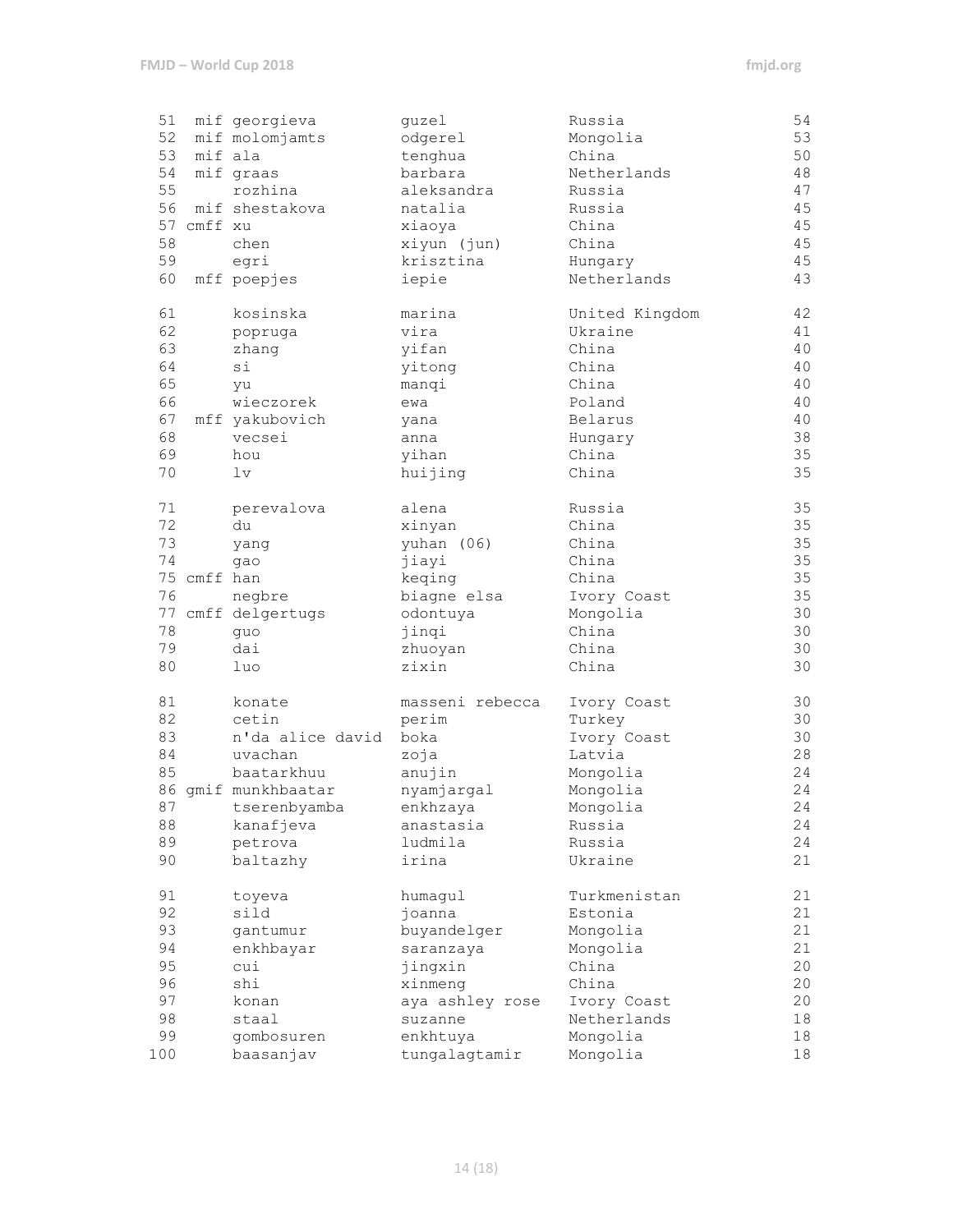| 101 | dolgorsuren   | khulan        | Mongolia       | 18                |
|-----|---------------|---------------|----------------|-------------------|
| 102 | chuluunbaatar | maral-erdene  | Mongolia       | 18                |
| 103 | bolcskei      | hanna         | Hungary        | 17                |
| 104 | zhang         | hanyi         | China          | 15                |
| 105 | druzhuk       | elyzaveta     | Ukraine        | 15                |
| 106 | koca          | tuana lal     | Turkey         | 15                |
| 107 | boquto        | alevtina      | Russia         | 15                |
| 108 | houtjes       | eva           | Netherlands    | $12 \overline{ }$ |
| 109 | konan         | adjoua prisca | Ivory Coast    | 10 <sup>°</sup>   |
| 110 | batdelger     | nandinchimeg  | Mongolia       | 9                 |
| 111 | aleksandrova  | zinaida       | Israel         | 8                 |
| 112 | ilmenskaia    | daria         | Russia         | 7                 |
| 113 | kollner       | dora          | Hungary        | 7                 |
| 114 | mif adlyte    | laima         | Lithuania      | 7                 |
| 115 | vecsei        | erika         | Hungary        | 6                 |
| 116 | lacinova      | emma          | Czech Republic | 6                 |
| 117 | iljinskaja    | sofia         | Czech Republic | 2                 |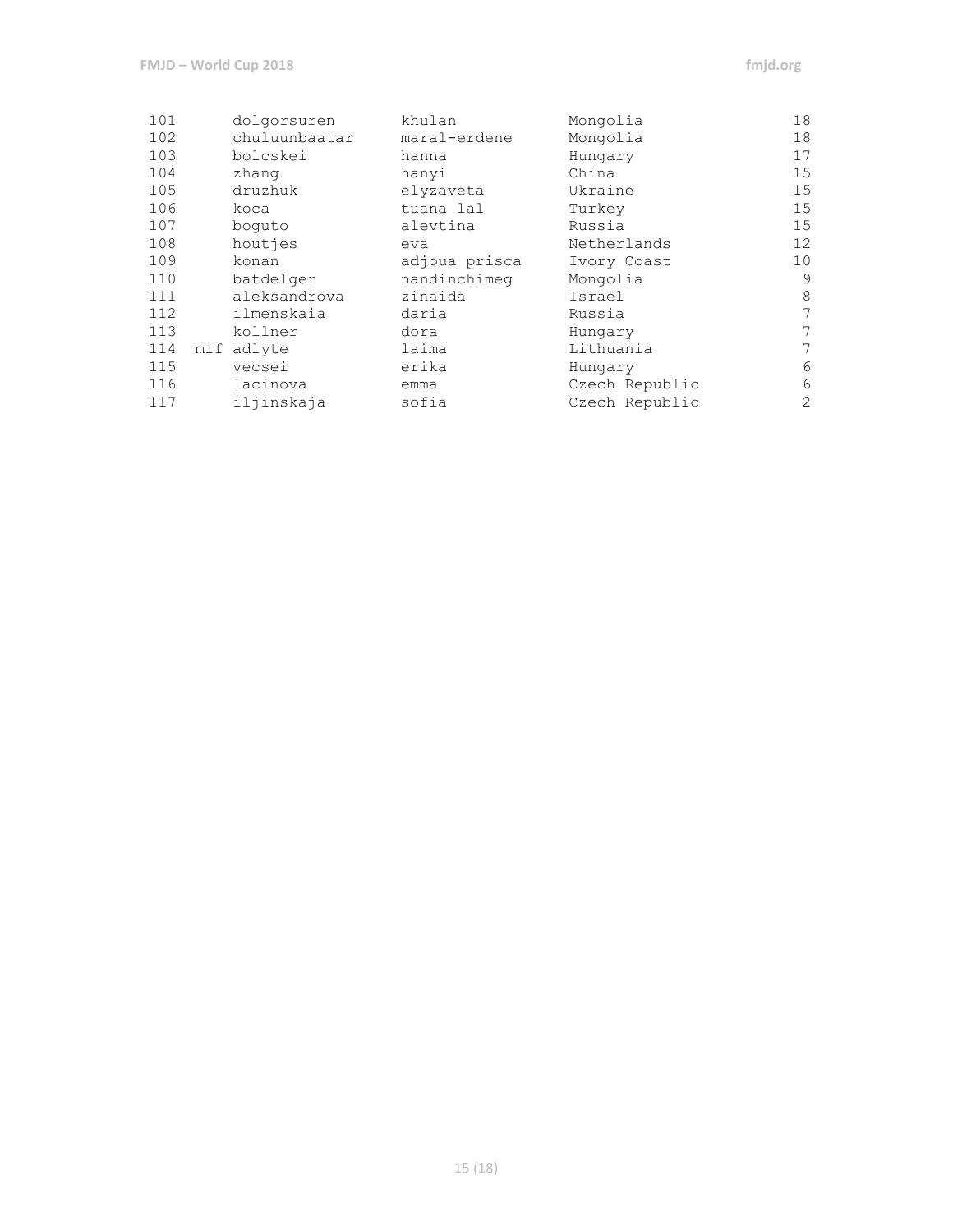#### **INTERCONTINETAL CUP**

#### **OPEN**

| 1               | gmi li |                 | zhenyu      | China       | 112 |
|-----------------|--------|-----------------|-------------|-------------|-----|
| 2               |        | mf qao          | wenlong     | China       | 97  |
| 3               |        | mf xiong        | zhiyong     | China       | 96  |
| 4               |        | mf pikiniar     | vasyl       | Ukraine     | 93  |
| 5               |        | mf bhawanibhiek | roep        | Netherlands | 91  |
| 6               |        | qazda           | jakub       | Poland      | 87  |
| 7               |        | mf alias        | raoul       | Curacao     | 83  |
| 8               |        | mf paluch       | piotr       | Poland      | 81  |
| 9               |        | mf martens      | raphael     | France      | 78  |
| 10              |        | mf dorj         | qanbold     | Mongolia    | 77  |
|                 |        |                 |             |             |     |
| 11              |        | mf tian         | chengcheng  | China       | 72  |
| 12 <sup>°</sup> |        | van os          | daan        | Netherlands | 72  |
| 13              |        | queye           | abdou       | Senegal     | 67  |
| 14              |        | mf zeng         | qianrang    | China       | 66  |
| 15              |        | mf geurtsen     | rob         | Netherlands | 66  |
| 16              |        | mf romijn       | kees        | Netherlands | 65  |
| 17              |        | bayarmagnai     | bayarmanlai | Mongolia    | 63  |
| 18              |        | mf kuczewski    | filip       | Poland      | 60  |
| 19              |        | mf kychkin      | nikolai     | Russia      | 60  |
| 20              |        | mf nimbi        | fidele      | France      | 59  |
| ()              |        |                 |             |             |     |

#### **WOMEN**

|    | duskova        | petra         | Czech Republic | 122 |
|----|----------------|---------------|----------------|-----|
| 2  | cmff bayar     | misheel       | Mongolia       | 104 |
| 3  | mff enkhbold   | khuslen       | Mongolia       | 101 |
| 4  | mif sai        | ya            | China          | 100 |
| 5  | mff baatarkhuu | munkhjin      | Mongolia       | 92  |
| 6  | mff stanczuk   | katarzyna     | Poland         | 86  |
| 7  | yeruuljav      | ariunzaya     | Mongolia       | 83  |
| 8  | nikolaeva      | almira        | Russia         | 81  |
| 9  | ivanova        | evqenia       | Russia         | 75  |
| 10 | kardashevskaia | alina         | Russia         | 75  |
|    |                |               |                |     |
| 11 | 1i             | jing          | China          | 74  |
| 12 | mff qanbaa     | kherlenmurun  | Mongolia       | 73  |
| 13 | xue            | qijuan        | China          | 66  |
| 14 | lorougnon      | marie-pascale | Ivory Coast    | 66  |
| 15 | sotchi         | darlene       | Ivory Coast    | 64  |
| 16 | batbaatar      | otgon-erdene  | Mongolia       | 62  |
| 17 | fedorova       | marianna      | Russia         | 57  |
| 18 | mff batdelger  | nandintsetseg | Mongolia       | 57  |
| 19 | mff ajupova    | rufina        | Russia         | 56  |
| 20 | wu             | hailan        | China          | 55  |
| () |                |               |                |     |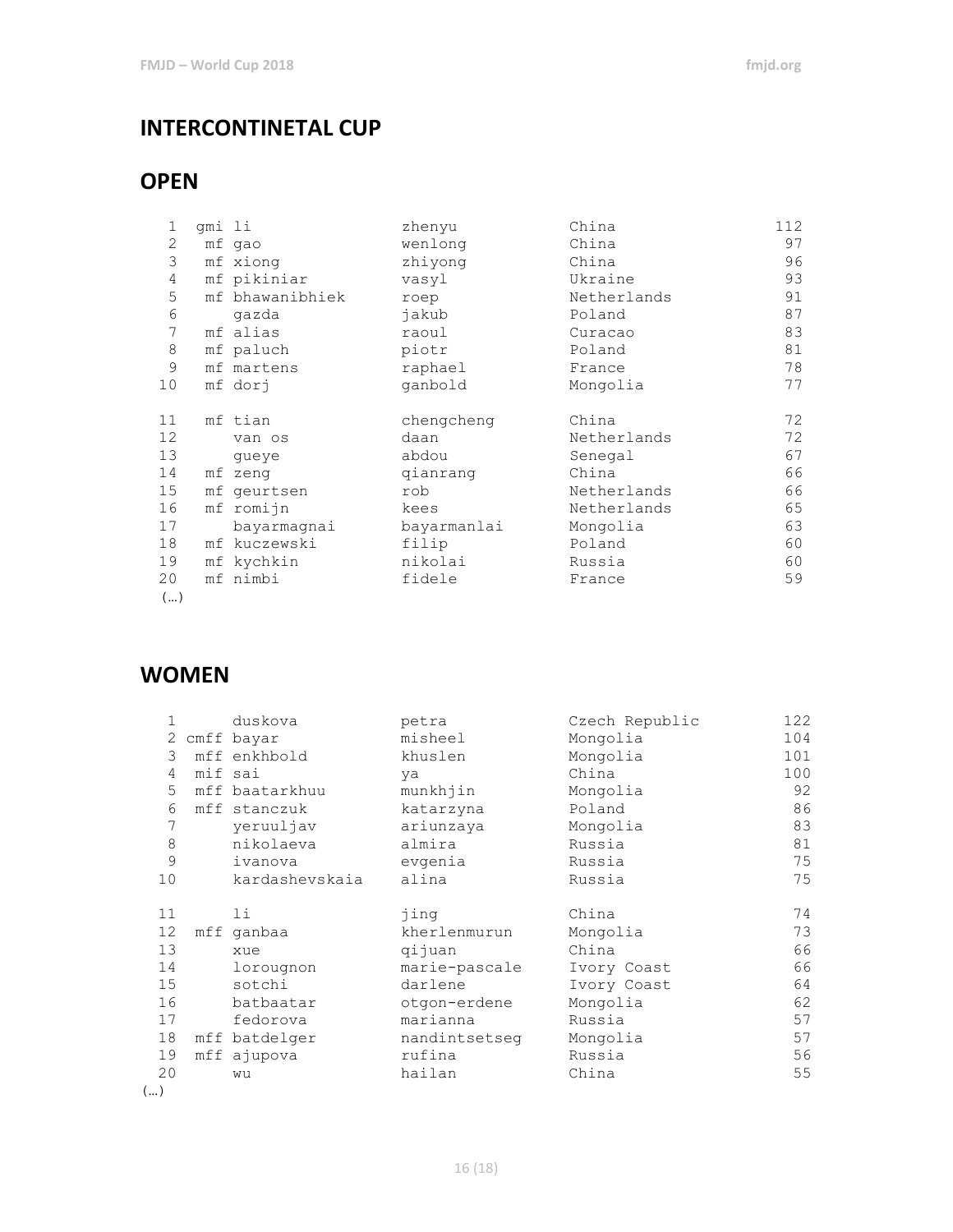#### **NATIONS CUP**

#### **OPEN**

| 1.  | Russia                       | 1806 |
|-----|------------------------------|------|
|     | 2. Netherlands               | 1186 |
|     | 3. Ukraine                   | 974  |
|     | 4. Cameroon                  | 705  |
|     | 5. Latvia                    | 482  |
|     | 6. China                     | 467  |
|     | 7. Senegal                   | 457  |
|     | 8. Belarus                   | 399  |
|     | 9. Germany                   | 372  |
|     | 10. Mongolia                 | 320  |
|     | 11. Poland                   | 302  |
|     | 12. Ivory Coast              | 283  |
|     | 13. Burkina Faso             | 245  |
|     | 14. France                   | 220  |
|     | 15. Lithuania                | 199  |
|     | 16. Israel                   | 185  |
|     | 17. Brazil                   | 111  |
|     | 18. Mali                     | 110  |
|     | 19. Czech Republic           | 91   |
|     | 20. Hungary                  | 90   |
|     | 21. USA                      | 87   |
|     | 22. Curacao                  | 83   |
|     | 23. Belgium                  | 71   |
|     | 24. Trinidad & Tobago        | 66   |
|     | 25. Central African Republic | 65   |
|     | 26. Suriname                 | 60   |
|     | 27. Portugal                 | 54   |
|     | 28. Romania                  | 54   |
|     | 29. Estonia                  | 48   |
|     | 30. Nigeria                  | 40   |
| 31. | Azerbaijan                   | 27   |
|     | Great Britain                | 27   |
|     | 33. Togo                     | 25   |
|     | 34. Spain                    | 24   |
|     | Italy                        | 24   |
|     | 36. Ethiopia                 | 21   |
|     | 37. Turkey                   | 18   |
| 38. | Kazkhstan                    | 9    |